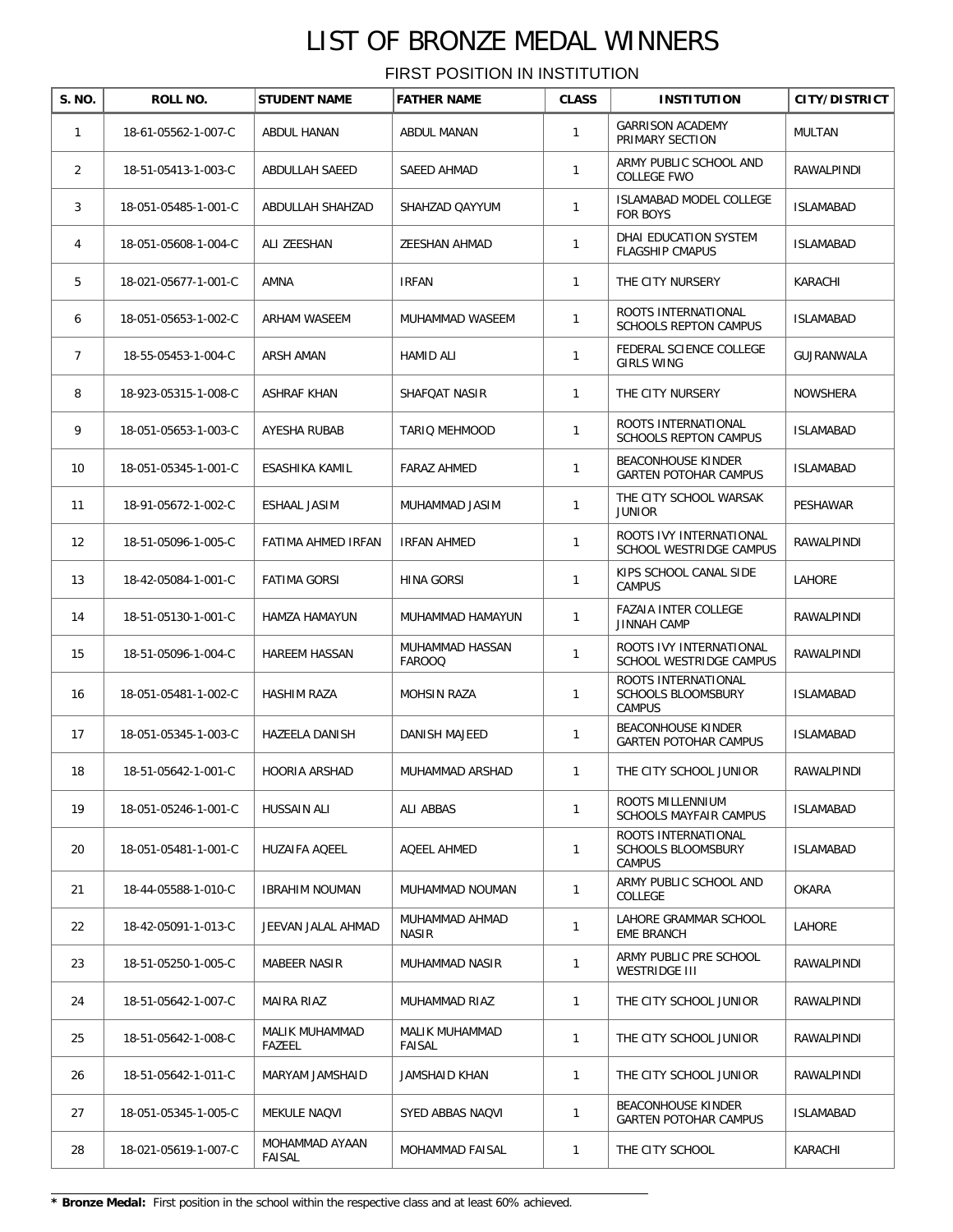| S. NO. | ROLL NO.             | <b>STUDENT NAME</b>                      | <b>FATHER NAME</b>             | <b>CLASS</b>   | <b>INSTITUTION</b>                                            | CITY/DISTRICT     |
|--------|----------------------|------------------------------------------|--------------------------------|----------------|---------------------------------------------------------------|-------------------|
| 29     | 18-021-05389-1-002-C | MUHAMMAD AAYAN<br>KHAN                   | MUHAMMAD NASEER                | 1              | AZEEMI PUBLIC HIGHER<br>SECONDARY SCHOOL                      | KARACHI           |
| 30     | 18-051-05120-1-004-C | MUHAMMAD<br>ASFANDYAR KHAN               | <b>NASIR KHAN</b>              | $\mathbf{1}$   | ROOTS MILLENNIUM<br><b>SCHOOLS TRAFALGAR</b><br><b>CAMPUS</b> | <b>ISLAMABAD</b>  |
| 31     | 18-51-05130-1-002-C  | MUHAMMAD AYAAN<br><b>AMBER</b>           | AMBER NASEER                   | $\mathbf{1}$   | <b>FAZAIA INTER COLLEGE</b><br><b>JINNAH CAMP</b>             | RAWALPINDI        |
| 32     | 18-55-05113-1-005-C  | MUHAMMAD FARHAN                          | MUHAMMAD BASHIR<br>AHMAD       | $\mathbf{1}$   | GHAZALI MODEL HIGH<br><b>SCHOOL</b>                           | <b>GUJRANWALA</b> |
| 33     | 18-55-05113-1-004-C  | MUHAMMAD HUSNAIN                         | <b>GHAZANFER ALI</b>           | $\mathbf{1}$   | <b>GHAZALI MODEL HIGH</b><br><b>SCHOOL</b>                    | GUJRANWALA        |
| 34     | 18-051-05485-1-004-C | MUHAMMAD MAHAD<br><b>SHAKOOR</b>         | SHAKOOR AHMED KHAN             | $\mathbf{1}$   | <b>ISLAMABAD MODEL COLLEGE</b><br><b>FOR BOYS</b>             | <b>ISLAMABAD</b>  |
| 35     | 18-44-05588-1-005-C  | MUHAMMAD SARIM<br>BABAR                  | <b>BABAR KHAN</b>              | $\mathbf{1}$   | ARMY PUBLIC SCHOOL AND<br>COLLEGE                             | <b>OKARA</b>      |
| 36     | 18-051-05485-1-003-C | MUHAMMAD UZAIR                           | MUHAMMAD WISID<br><b>KHAN</b>  | 1              | <b>ISLAMABAD MODEL COLLEGE</b><br>FOR BOYS                    | <b>ISLAMABAD</b>  |
| 37     | 18-51-05642-1-003-C  | MUNTAHA                                  | MUHAMMAD IMRAN<br>AKRAM        | $\mathbf{1}$   | THE CITY SCHOOL JUNIOR                                        | RAWALPINDI        |
| 38     | 18-51-05001-1-005-C  | OMAR AHMAD                               | <b>FURQAN AHMAD</b>            | 1              | BEACONHOUSE SCHOOL<br>SYSTEM HARLEY STREET<br><b>BRANCH</b>   | RAWALPINDI        |
| 39     | 18-42-05091-1-015-C  | RAJA ABDULLAH<br><b>ASHRAF</b>           | RAJA HAMMAD ASHRAF             | $\mathbf{1}$   | LAHORE GRAMMAR SCHOOL<br><b>EME BRANCH</b>                    | LAHORE            |
| 40     | 18-51-05317-1-002-C  | RIVA KASHIF                              | MUHAMMAD KASHIF                | $\mathbf{1}$   | FAUJI FOUNDATION MODEL<br>SCHOOL MURREE ROAD<br><b>CAMPUS</b> | RAWALPINDI        |
| 41     | 18-51-05092-1-001-C  | ROHAN UN NABI                            | SAOOD UN NABI                  | $\mathbf{1}$   | ROOTS IVY INTERNATIONAL<br>SCHOOL JUNIOR BRANCH               | RAWALPINDI        |
| 42     | 18-021-05521-1-001-C | SHAIKH MUHAMMAD<br><b>SUHAIB</b>         | SHAIKH MUHAMMAD<br><b>ASIF</b> | 1              | THE ACADEMY NORTH<br>NAZIMABAD CAMPUS III                     | KARACHI           |
| 43     | 18-42-05104-1-006-C  | SHEHZEEN SOHAIL                          | SOHAIL ANSARI                  | $\mathbf{1}$   | BEACONHOUSE SCHOOL<br>SYSTEM VALENCIA TOWN<br><b>CAMPUS</b>   | LAHORE            |
| 44     | 18-021-05549-1-011-C | <b>SYED SHAJJI ABBAS</b><br><b>NAQVI</b> | AHMED MADAD NAQVI              | $\mathbf{1}$   | ROOTS MILLENNIUM FUTURE<br>WORLD SCHOOL                       | KARACHI           |
| 45     | 18-021-05324-1-001-C | USWA ABDUL SAMI                          | ABDUL SAMI JABBAR              | 1              | THE EDUCATORS (PRE<br>SCHOOL) SHADMAN TOWN<br><b>CAMPUS</b>   | KARACHI           |
| 46     | 18-55-05113-1-002-C  | ZARKASH AHMAD                            | MUHAMMAD ALI BABER             | $\mathbf{1}$   | GHAZALI MODEL HIGH<br><b>SCHOOL</b>                           | <b>GUJRANWALA</b> |
| 47     | 18-021-05549-1-006-C | ZAYAAN AHMED                             | <b>FAKHEEM AHMED</b>           | $\mathbf{1}$   | ROOTS MILLENNIUM FUTURE<br>WORLD SCHOOL                       | KARACHI           |
| 48     | 18-582-05163-2-011-C | ABDUL MOIZ                               | ZAHEER SIDDIQUE                | $\overline{2}$ | ROOTS MILLENNIUM<br>SCHOOLS HILL VIEW CAMPUS                  | <b>MIRPUR</b>     |
| 49     | 18-42-05104-2-005-C  | ABDUL RAFAY                              | RAFAY                          | $\overline{2}$ | BEACONHOUSE SCHOOL<br>SYSTEM VALENCIA TOWN<br>CAMPUS          | LAHORE            |
| 50     | 18-582-05105-2-001-C | ABDUL REHMAN                             | SHERAZ AZAM MIRZA              | $\overline{a}$ | BEACONHOUSE SCHOOL<br>SYSTEM                                  | <b>MIRPUR</b>     |
| 51     | 18-61-05562-2-002-C  | ABDULLAH MUKHTIAR                        | <b>GHULAM MURTAZA</b>          | $\overline{2}$ | <b>GARRISON ACADEMY</b><br>PRIMARY SECTION                    | MULTAN            |
| 52     | 18-42-05076-2-003-C  | AIMAN AZHAR                              | AZHAR SAEED                    | 2              | THE CITY SCHOOL                                               | LAHORE            |
| 53     | 18-61-05562-2-004-C  | ALISHBA ABID                             | ABID RAO                       | $\overline{a}$ | <b>GARRISON ACADEMY</b><br>PRIMARY SECTION                    | MULTAN            |
| 54     | 18-021-05594-2-009-C | ALISHBA AYUB                             | MUHAMMAD AYUB                  | $\overline{2}$ | SADEQUAIN GRAMMAR<br><b>SCHOOL</b>                            | KARACHI           |
| 55     | 18-051-05608-2-003-C | AMAN FATIMA                              | AZMAT ABBAS MALIK              | $\overline{2}$ | DHAI EDUCATION SYSTEM<br><b>FLAGSHIP CMAPUS</b>               | <b>ISLAMABAD</b>  |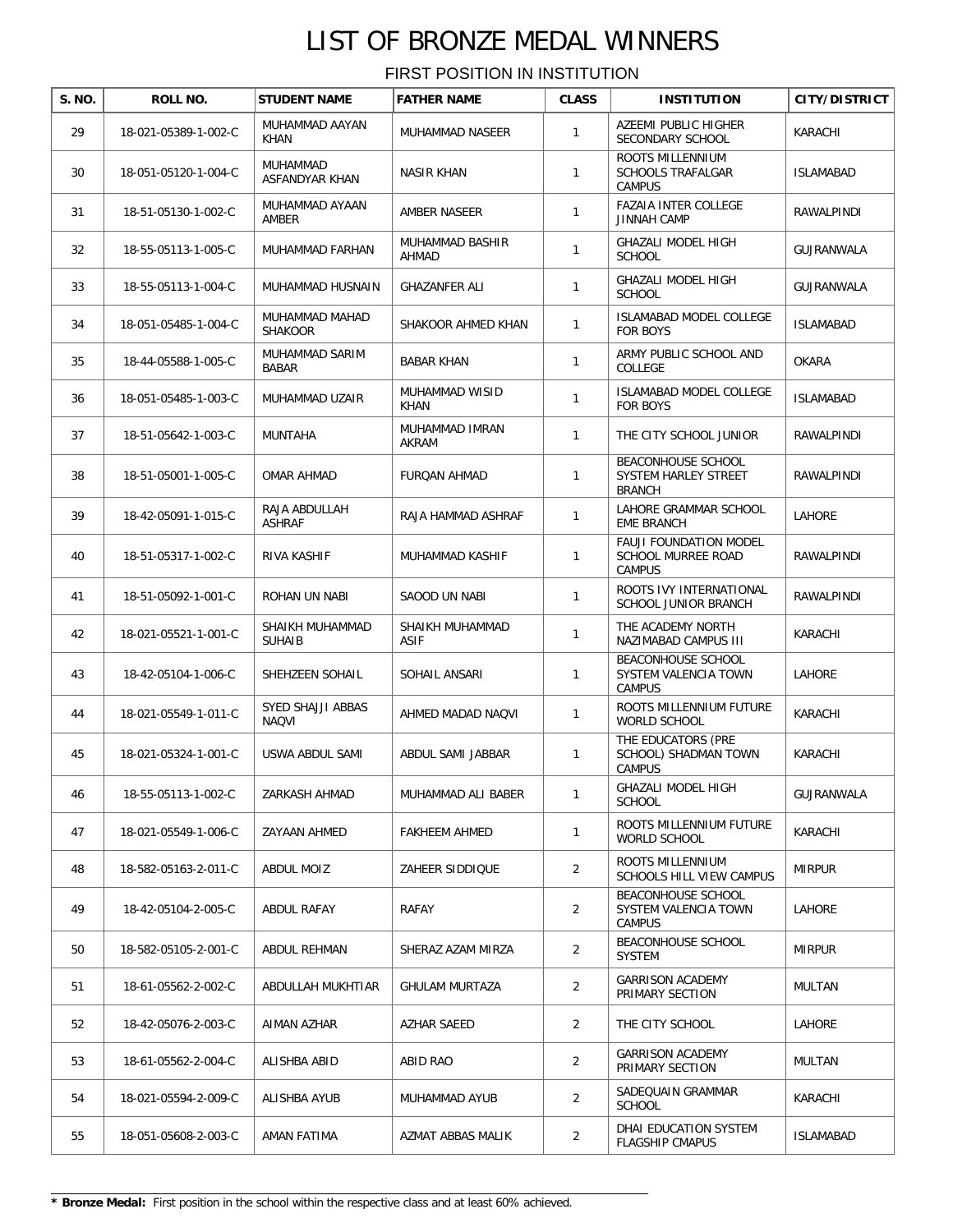FIRST POSITION IN INSTITUTION

| S. NO. | ROLL NO.             | <b>STUDENT NAME</b>             | <b>FATHER NAME</b>                   | <b>CLASS</b>   | <b>INSTITUTION</b>                                                 | <b>CITY/DISTRICT</b> |
|--------|----------------------|---------------------------------|--------------------------------------|----------------|--------------------------------------------------------------------|----------------------|
| 56     | 18-51-05570-2-002-C  | AYESHA FATIMA                   | MUHAMMAD QAZAFI                      | $\overline{a}$ | AIRFOUNDATION SCHOOL<br>SYSTEM HARLEY CAMPUS                       | RAWALPINDI           |
| 57     | 18-42-05028-2-006-C  | AYESHA REHMAN                   | <b>FARUKH REHMAN</b>                 | $\overline{2}$ | BEACONHOUSE SCHOOL<br>SYSTEM LMA PRIMARY                           | LAHORE               |
| 58     | 18-51-05642-2-007-C  | AYESHA UMER                     | UMAR FAROOQ                          | $\overline{a}$ | THE CITY SCHOOL JUNIOR                                             | RAWALPINDI           |
| 59     | 18-51-05642-2-003-C  | <b>BAREERA NOOR</b>             | MUHAMMAD AQEEL                       | $\overline{2}$ | THE CITY SCHOOL JUNIOR                                             | RAWALPINDI           |
| 60     | 18-51-05092-2-002-C  | BURHAN ALI AZIZ                 | ALI AZIZ                             | $\overline{2}$ | ROOTS IVY INTERNATIONAL<br>SCHOOL JUNIOR BRANCH                    | RAWALPINDI           |
| 61     | 18-582-05163-2-003-C | CH. SIRAJ ALI AYAZ              | CHODHRY AYAZ AHMED                   | $\overline{2}$ | ROOTS MILLENNIUM<br>SCHOOLS HILL VIEW CAMPUS                       | <b>MIRPUR</b>        |
| 62     | 18-51-05413-2-001-C  | DAUOD ABDULLAH                  | <b>FAISAL MANZOOR</b>                | $\overline{2}$ | ARMY PUBLIC SCHOOL AND<br>COLLEGE FWO                              | RAWALPINDI           |
| 63     | 18-57-05361-2-011-C  | DAYYAN ABBAS                    | SYED ZILLE HASNAIN<br><b>BUKHARI</b> | $\overline{2}$ | ROOTS MILLENNIUM SCHOOL<br><b>INDUS CAMPUS</b>                     | <b>ATTOCK</b>        |
| 64     | 18-051-05653-2-001-C | EMAAN ZEESHAN                   | MALIK ZEESHAN AFZAL                  | $\overline{2}$ | ROOTS INTERNATIONAL<br><b>SCHOOLS REPTON CAMPUS</b>                | <b>ISLAMABAD</b>     |
| 65     | 18-51-05427-2-009-C  | EMAD ABDULLAH<br><b>MINHAS</b>  | TOUQEER ELLAHI                       | $\overline{2}$ | ARMY PUBLIC SCHOOL &<br><b>COLLEGE BOYS</b>                        | RAWALPINDI           |
| 66     | 18-42-05091-2-018-C  | ESHAL SABIR                     | SABIR HUSSAIN                        | $\overline{c}$ | LAHORE GRAMMAR SCHOOL<br><b>EME BRANCH</b>                         | LAHORE               |
| 67     | 18-051-05345-2-003-C | <b>FAWAAZ AHMAD</b><br>SIDDIQUI | MANZOOR AHMED                        | $\overline{2}$ | <b>BEACONHOUSE KINDER</b><br><b>GARTEN POTOHAR CAMPUS</b>          | <b>ISLAMABAD</b>     |
| 68     | 18-51-05681-2-001-C  | HAIQA AHMED                     | $\overline{\phantom{a}}$             | $\overline{2}$ | THE CITY SCHOOL CIVIL<br>LINES BRANCH                              | RAWALPINDI           |
| 69     | 18-995-05632-2-001-C | HANIYA SHAFQAT                  | MUHAMMAD SAEED                       | $\overline{2}$ | THE SMART SCHOOL                                                   | <b>HARIPUR</b>       |
| 70     | 18-48-05161-2-002-C  | <b>HASHUM ABBAS</b>             | SARFRAZ AHMED                        | $\overline{2}$ | ROOTS MILLENNIUM SCHOOL<br><b>IQBAL CAMPUS</b>                     | SARGODHA             |
| 71     | 18-91-05397-2-012-C  | HAYA MUSHTAQ                    | MUSHTAQ AHMAD                        | 2              | ROOTS MILLENNIUM<br><b>SCHOOLS HAYATABAD</b><br><b>CAMPUS</b>      | PESHAWAR             |
| 72     | 18-42-05028-2-002-C  | HUSNAIN NAWAZ                   | M. NAWAZ                             | 2              | BEACONHOUSE SCHOOL<br>SYSTEM LMA PRIMARY                           | LAHORE               |
| 73     | 18-51-05151-2-003-C  | IMMAD US SAMAD                  | BABAR                                | $\overline{2}$ | ROOTS MILLENNIUM<br>SCHOOLS                                        | RAWALPINDI           |
| 74     | 18-51-05130-2-002-C  | KAINAT FATIMA                   | MUHAMMAD ATHAR<br>ZAHEER             | $\overline{2}$ | <b>FAZAIA INTER COLLEGE</b><br><b>JINNAH CAMP</b>                  | RAWALPINDI           |
| 75     | 18-42-05076-2-001-C  | LAIBA JANNAT                    | ADNAN SHAHZAD                        | $\overline{2}$ | THE CITY SCHOOL                                                    | LAHORE               |
| 76     | 18-051-05571-2-002-C | MARVI ZAHID                     | MUHAMMAD ZAHID<br>KHAN               | $\overline{2}$ | ALLIED SCHOOL LEADERS<br><b>CAMPUS</b>                             | <b>ISLAMABAD</b>     |
| 77     | 18-55-05141-2-002-C  | MEERAB AMIR                     | AMIR SHEHZAD                         | $\overline{2}$ | ROOTS MILLENNIUM SCHOOL<br>KINGSBURY CAMPUS                        | GUJRANWALA           |
| 78     | 18-42-05166-2-002-C  | MUHAMMAD<br>ABDULLAH            | NADEEM AKBAR                         | $\overline{2}$ | THE TRUST HIGH SCHOOL<br><b>BOYS CAMPUS</b>                        | LAHORE               |
| 79     | 18-51-05642-2-011-C  | MUHAMMAD<br>ABDULLAH MUBASHAR   | LT COL SHAHID UR<br>REHMAN           | $\overline{2}$ | THE CITY SCHOOL JUNIOR                                             | RAWALPINDI           |
| 80     | 18-51-05130-2-001-C  | MUHAMMAD AHMAD<br>RAZA          | MUBARAK AHMED                        | $\overline{2}$ | <b>FAZAIA INTER COLLEGE</b><br><b>JINNAH CAMP</b>                  | RAWALPINDI           |
| 81     | 18-068-05370-2-001-C | MUHAMMAD ALI                    | MUHAMMAD IDRESS                      | 2              | ARMY PUBLIC SCHOOL AND<br>COLLEGES THE HUMANITIES<br><b>SCHOOL</b> | RAHIM YAR<br>KHAN    |
| 82     | 18-051-05345-2-005-C | MUHAMMAD BIN<br>SALMAN          | SALMAN TANVEER                       | $\overline{a}$ | <b>BEACONHOUSE KINDER</b><br><b>GARTEN POTOHAR CAMPUS</b>          | <b>ISLAMABAD</b>     |
| 83     | 18-022-05524-2-001-C | MUHAMMAD BUX                    | TARIQ AZIZ                           | $\overline{2}$ | THE CITY SCHOOL LIAQUAT<br><b>CAMPUS</b>                           | HYDERABAD            |

**\* Bronze Medal:** First position in the school within the respective class and at least 60% achieved.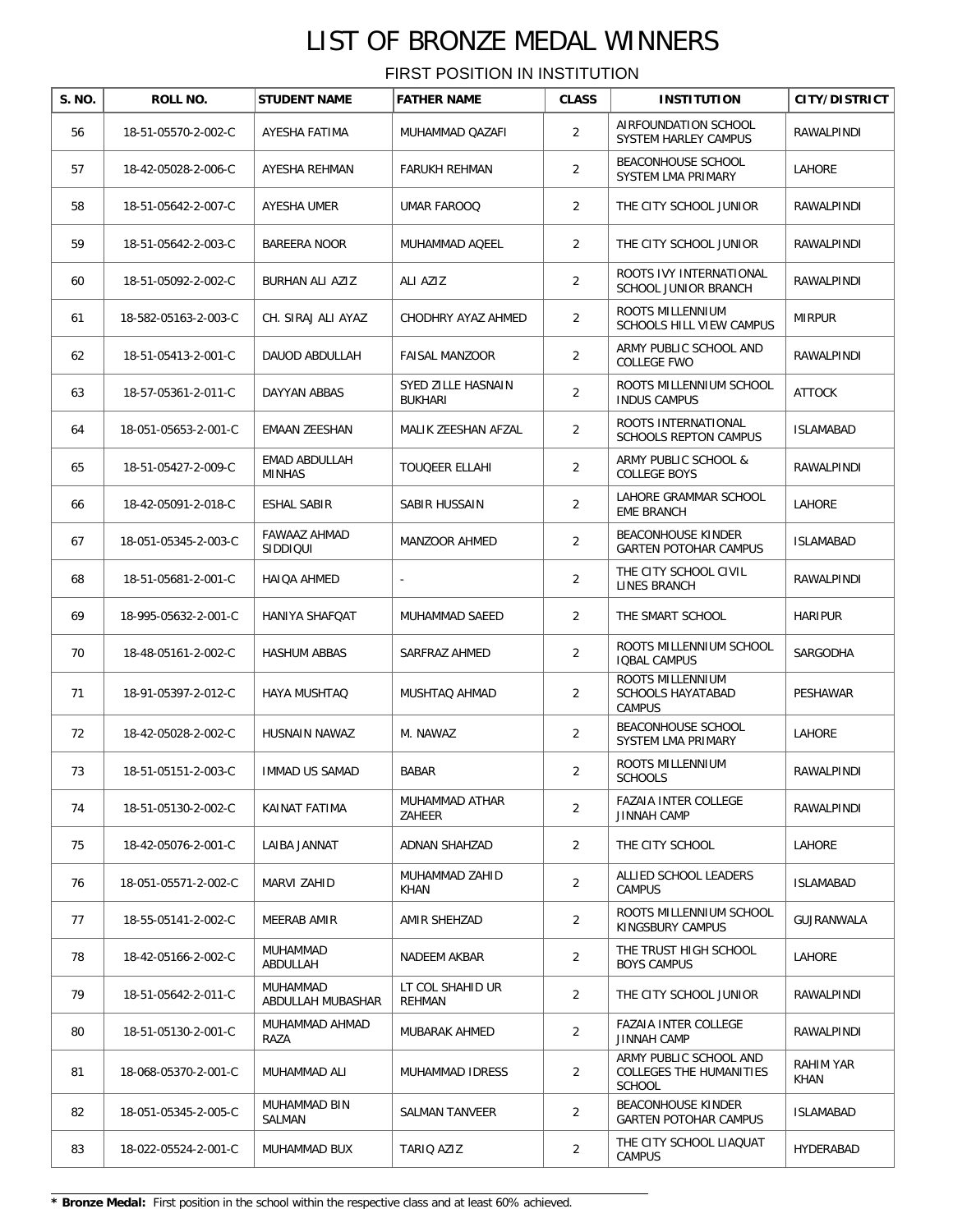| S. NO. | ROLL NO.             | <b>STUDENT NAME</b>               | <b>FATHER NAME</b>           | <b>CLASS</b>   | <b>INSTITUTION</b>                                                | <b>CITY/DISTRICT</b> |
|--------|----------------------|-----------------------------------|------------------------------|----------------|-------------------------------------------------------------------|----------------------|
| 84     | 18-081-05618-2-001-C | MUHAMMAD HUZAIFA<br><b>KAMRAN</b> | <b>KAMRAN AKBAR</b>          | 2              | THE CITY SCHOOL NURSERY I                                         | QUETTA               |
| 85     | 18-44-05588-2-001-C  | MUHAMMAD ROMAN                    | MUHAMMAD IRFAN               | 2              | ARMY PUBLIC SCHOOL AND<br>COLLEGE                                 | OKARA                |
| 86     | 18-53-05430-2-008-C  | MUHAMMAD<br>SARBULAND DHILLON     | DR. BASHIR MUNIR             | $\overline{2}$ | <b>BEACONHOUSE SCHOOL</b><br>SYSTEM                               | <b>GUJRAT</b>        |
| 87     | 18-42-05166-2-003-C  | MUHAMMAD ZAIN UL<br>ABIDEEN       | MUHAMMAD NAVEED              | $\overline{2}$ | THE TRUST HIGH SCHOOL<br><b>BOYS CAMPUS</b>                       | LAHORE               |
| 88     | 18-42-05073-2-002-C  | MUHAMMAD ZEESHAN                  | SHAHID AMIN                  | $\overline{2}$ | <b>GARRISON ACADEMY JUNIOR</b><br>TUFAIL SHAHEED CAMPUS           | LAHORE               |
| 89     | 18-051-05481-2-002-C | <b>MUSKAN SAHER</b>               | ARSHAD MAHMOOD               | 2              | ROOTS INTERNATIONAL<br><b>SCHOOLS BLOOMSBURY</b><br><b>CAMPUS</b> | <b>ISLAMABAD</b>     |
| 90     | 18-42-05084-2-001-C  | NAWFIL M. ABBAS                   | <b>GULAM ABBAS</b>           | 2              | KIPS SCHOOL CANAL SIDE<br><b>CAMPUS</b>                           | LAHORE               |
| 91     | 18-051-05666-2-002-C | NOOR UL HUDA                      | <b>NASIR TARIQ</b>           | 2              | JOAN MCDONALD SCHOOL                                              | <b>ISLAMABAD</b>     |
| 92     | 18-022-05307-2-002-C | <b>QASIM TAHIR</b><br>MUHAMMAD    | <b>TAHIR MUHAMMAD</b>        | 2              | ARMY PUBLIC SCHOOL AND<br><b>COLLEGE SRC</b>                      | HYDERABAD            |
| 93     | 18-51-05570-2-001-C  | SABDA FATIMA                      | RIZWAN HAMEED                | 2              | AIRFOUNDATION SCHOOL<br>SYSTEM HARLEY CAMPUS                      | RAWALPINDI           |
| 94     | 18-021-05389-2-007-C | SAIF ULLAH                        | KASHIF AHMED                 | 2              | AZEEMI PUBLIC HIGHER<br>SECONDARY SCHOOL                          | KARACHI              |
| 95     | 18-91-05604-2-001-C  | SAIRA HUSSAIN                     | SAJJAD HUSSAIN               | 2              | GOVT SHAHEED SAAD UR<br>RAHMAN HIGH SCHOOL                        | PESHAWAR             |
| 96     | 18-021-05507-2-005-C | SAJJAD HUSSAIN                    | SAJJAD HAIDER                | $\overline{2}$ | <b>GREEN ISLAND FOUNDATION</b><br><b>SCHOOL</b>                   | KARACHI              |
| 97     | 18-55-05453-2-002-C  | SHAHZEEN NAMAN                    | NAMAN SAJID                  | 2              | FEDERAL SCIENCE COLLEGE<br><b>GIRLS WING</b>                      | GUJRANWALA           |
| 98     | 18-51-05642-2-009-C  | SIMMRAH ZAINAB                    | MAJOR IMRAN SHAKAT           | 2              | THE CITY SCHOOL JUNIOR                                            | RAWALPINDI           |
| 99     | 18-021-05521-2-001-C | SYED MOHIB ALI                    | SYED MOHSIN ALI              | 2              | THE ACADEMY NORTH<br>NAZIMABAD CAMPUS III                         | KARACHI              |
| 100    | 18-992-05157-2-010-C | SYED MUHAMMAD<br>HASSAN           | SED WILAYAT ALI SHAH         | $\overline{2}$ | ROOTS MILLENNIUM<br><b>SCHOOLS PINE CAMPUS</b>                    | ABBOTTABAD           |
| 101    | 18-051-05345-2-004-C | TAHA FARAZ                        | AHMAD FARAZ                  | $\overline{2}$ | BEACONHOUSE KINDER<br><b>GARTEN POTOHAR CAMPUS</b>                | ISLAMABAD            |
| 102    | 18-61-05562-2-005-C  | TASEEN BASIT                      | BASIT                        | $\overline{2}$ | <b>GARRISON ACADEMY</b><br>PRIMARY SECTION                        | MULTAN               |
| 103    | 18-42-05166-2-001-C  | TAYYABA SATTAR                    | <b>ABDUL SATTAR</b>          | 2              | THE TRUST HIGH SCHOOL<br><b>BOYS CAMPUS</b>                       | LAHORE               |
| 104    | 18-91-05115-2-007-C  | UMAR FAROOQ                       | AJMAL KHAN                   | $\overline{2}$ | ROOTS MILLENNIUM<br>SCHOOLS KHYBER CAMPUS                         | PESHAWAR             |
| 105    | 18-022-05307-2-004-C | ZAID ANSARI                       | SHAKEEL AHMED ANSARI         | $\overline{2}$ | ARMY PUBLIC SCHOOL AND<br>COLLEGE SRC                             | HYDERABAD            |
| 106    | 18-051-05666-2-004-C | ZUHAA                             | KHALID                       | $\overline{2}$ | JOAN MCDONALD SCHOOL                                              | <b>ISLAMABAD</b>     |
| 107    | 18-021-05663-3-005-C | ABDUL HADI                        | RIZWAN KHATRI                | 3              | THE CITY SCHOOL JUNIOR A<br><b>PECHS</b>                          | KARACHI              |
| 108    | 18-021-05574-3-030-C | ABDULLAH KHILJI                   | ABDUL SAMI KHILJI            | 3              | THE CITY SCHOOL JUNIOR C                                          | KARACHI              |
| 109    | 18-42-05605-3-001-C  | AGHA MUHAMMAD<br>AMMAR KHAN       | AGHA MUHAMMAD<br>HAMMAD KHAN | 3              | THE CITY SCHOOL SHADMAN<br>NURSERY BRANCH                         | LAHORE               |
| 110    | 18-55-05453-3-007-C  | ALEENA NASAR                      | NASAR HUSSAIN                | 3              | FEDERAL SCIENCE COLLEGE<br><b>GIRLS WING</b>                      | GUJRANWALA           |
| 111    | 18-52-05301-3-004-C  | AMEERA MOHSIN                     | <b>MOHSIN</b>                | 3              | ARMY PUBLIC SCHOOL GIRLS<br><b>BRANCH</b>                         | SIALKOT              |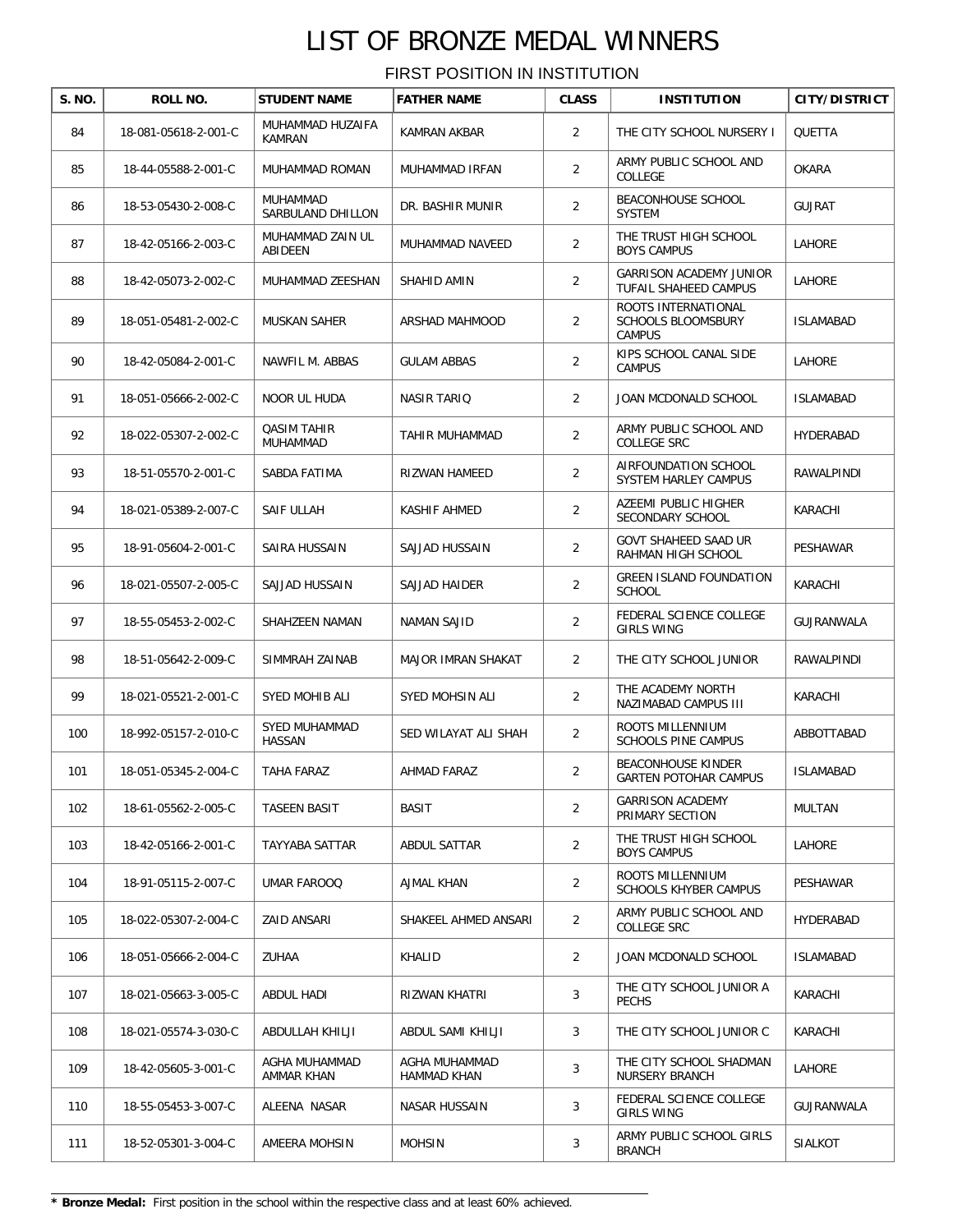| S. NO. | ROLL NO.             | <b>STUDENT NAME</b>     | <b>FATHER NAME</b>                 | <b>CLASS</b> | <b>INSTITUTION</b>                                                    | <b>CITY/DISTRICT</b> |
|--------|----------------------|-------------------------|------------------------------------|--------------|-----------------------------------------------------------------------|----------------------|
| 112    | 18-51-05130-3-002-C  | AMNA KHAWAJA            | RIZWAN AHMED                       | 3            | <b>FAZAIA INTER COLLEGE</b><br><b>JINNAH CAMP</b>                     | RAWALPINDI           |
| 113    | 18-051-05611-3-010-C | ANAYAH ATIF ABBASI      | ATIF ISHAQUE ABBASI                | 3            | ALHUDA INTERNATIONAL<br><b>SCHOOL</b>                                 | <b>ISLAMABAD</b>     |
| 114    | 18-022-05225-3-005-C | AQSA AKRAM              | MUHAMMAD AKRAM                     | 3            | ARMY PUBLIC SCHOOL AND<br>COLLEGE                                     | HYDERABAD            |
| 115    | 18-55-05453-3-002-C  | AREEBA GUL              | <b>IRFAN ULLAH</b>                 | 3            | FEDERAL SCIENCE COLLEGE<br><b>GIRLS WING</b>                          | <b>GUJRANWALA</b>    |
| 116    | 18-42-05657-3-008-C  | <b>ARHAM ASIF</b>       | <b>ASIF BHATTI</b>                 | 3            | LAHORE GRAMMAR SCHOOL                                                 | LAHORE               |
| 117    | 18-42-05595-3-009-C  | ATIYA TUL HADI<br>NAILA | MAQSOOD AHMAD                      | 3            | LAHORE GRAMMAR SCHOOL                                                 | LAHORE               |
| 118    | 18-051-05031-3-003-C | AYAAN ILYAS             | MUHAMMAD ILYAS<br>SARWAR           | 3            | <b>ISLAMABAD CONVENT</b><br><b>SCHOOL</b>                             | <b>ISLAMABAD</b>     |
| 119    | 18-55-05453-3-001-C  | DUA SALEEM              | <b>SALEEM QAISAR</b>               | 3            | FEDERAL SCIENCE COLLEGE<br><b>GIRLS WING</b>                          | GUJRANWALA           |
| 120    | 18-42-05380-3-006-C  | EISHA TALAL             | TALAL HASSAN<br>RANDHAWA           | 3            | SISA-SCHOOL OF<br>INTERNATIONAL STUDIES IN<br><b>SCIENCE AND ARTS</b> | LAHORE               |
| 121    | 18-41-05636-3-001-C  | <b>FAIZA SALEEM</b>     | SALEEM ALI                         | 3            | ALLIED SCHOOL JARANWALA<br><b>CAMPUS</b>                              | FAISALABAD           |
| 122    | 18-55-05453-3-005-C  | FATIMA JAMSHED          | <b>JAMSHED IQBAL</b>               | 3            | FEDERAL SCIENCE COLLEGE<br><b>GIRLS WING</b>                          | GUJRANWALA           |
| 123    | 18-021-05613-3-005-C | <b>FATIMA QUTUB</b>     | <b>QUTUB UDDIN</b>                 | 3            | THE SMART SCHOOL<br>JAMSHED ROAD CAMPUS II                            | KARACHI              |
| 124    | 18-021-05116-3-010-C | HADIYA NASIR            | MUHAMMAD NASIR                     | 3            | FAZAIA DEGREE COLLEGE                                                 | KARACHI              |
| 125    | 18-42-05605-3-003-C  | HAMNA HAMMAD            | HAMMAD ALI                         | 3            | THE CITY SCHOOL SHADMAN<br><b>NURSERY BRANCH</b>                      | LAHORE               |
| 126    | 18-42-05513-3-007-C  | HAMNA MAJID KHAN        | ABDUL MAJID KHAN                   | 3            | SICAS GIRLS CAMPUS                                                    | LAHORE               |
| 127    | 18-51-05030-3-004-C  | HASEEB KAMRAN           | KAMRAN HAMEED                      | 3            | ARMY PUBLIC SCHOOL AND<br><b>COLLEGE FOR BOYS</b>                     | RAWALPINDI           |
| 128    | 18-021-05613-3-008-C | HIBA MUHAMMAD           | MUHAMMAD                           | 3            | THE SMART SCHOOL<br>JAMSHED ROAD CAMPUS II                            | KARACHI              |
| 129    | 18-53-05430-3-009-C  | <b>HIRRA MEHRAJ</b>     | <b>FIAZ AHMED BUTT</b>             | 3            | BEACONHOUSE SCHOOL<br>SYSTEM                                          | <b>GUJRAT</b>        |
| 130    | 18-051-05345-3-005-C | HOORIA KULSOOM          | ZAHEER UDDIN BABAR                 | 3            | <b>BEACONHOUSE KINDER</b><br><b>GARTEN POTOHAR CAMPUS</b>             | <b>ISLAMABAD</b>     |
| 131    | 18-51-05001-3-004-C  | KABIR RAZA              | <b>QAISER RAZA</b>                 | 3            | BEACONHOUSE SCHOOL<br>SYSTEM HARLEY STREET<br><b>BRANCH</b>           | RAWALPINDI           |
| 132    | 18-42-05166-3-001-C  | KHADIJA NAEEM           | MUHAMMAD NAEEM                     | 3            | THE TRUST HIGH SCHOOL<br><b>BOYS CAMPUS</b>                           | LAHORE               |
| 133    | 18-42-05239-3-005-C  | LAIBA HAIDER            | HAIDER ALI                         | 3            | ARMY PUBLIC SCHOOL<br>MAHFOOZ SHAHEED                                 | LAHORE               |
| 134    | 18-52-05301-3-011-C  | LAIBA ZAINAB            | $\ddotsc$                          | 3            | ARMY PUBLIC SCHOOL GIRLS<br><b>BRANCH</b>                             | SIALKOT              |
| 135    | 18-022-05225-3-006-C | LAREB QURBAN            | QURBAN ALI                         | 3            | ARMY PUBLIC SCHOOL AND<br>COLLEGE                                     | HYDERABAD            |
| 136    | 18-42-05513-3-008-C  | MAHNOOR ATIF            | ATIF HAYAT MEKAN                   | 3            | SICAS GIRLS CAMPUS                                                    | LAHORE               |
| 137    | 18-42-05513-3-001-C  | MARYAM ZAKA             | SAFLAIN HAIDER                     | 3            | SICAS GIRLS CAMPUS                                                    | LAHORE               |
| 138    | 18-021-05549-3-012-C | MAUVRA BAKHT DOST       | DR. DOST MUHAMMAD<br><b>BALOCH</b> | 3            | ROOTS MILLENNIUM FUTURE<br>WORLD SCHOOL                               | KARACHI              |
| 139    | 18-51-05130-3-001-C  | MINAHIL EMAN            | MUHAMMAD ADNAN                     | 3            | FAZAIA INTER COLLEGE<br><b>JINNAH CAMP</b>                            | RAWALPINDI           |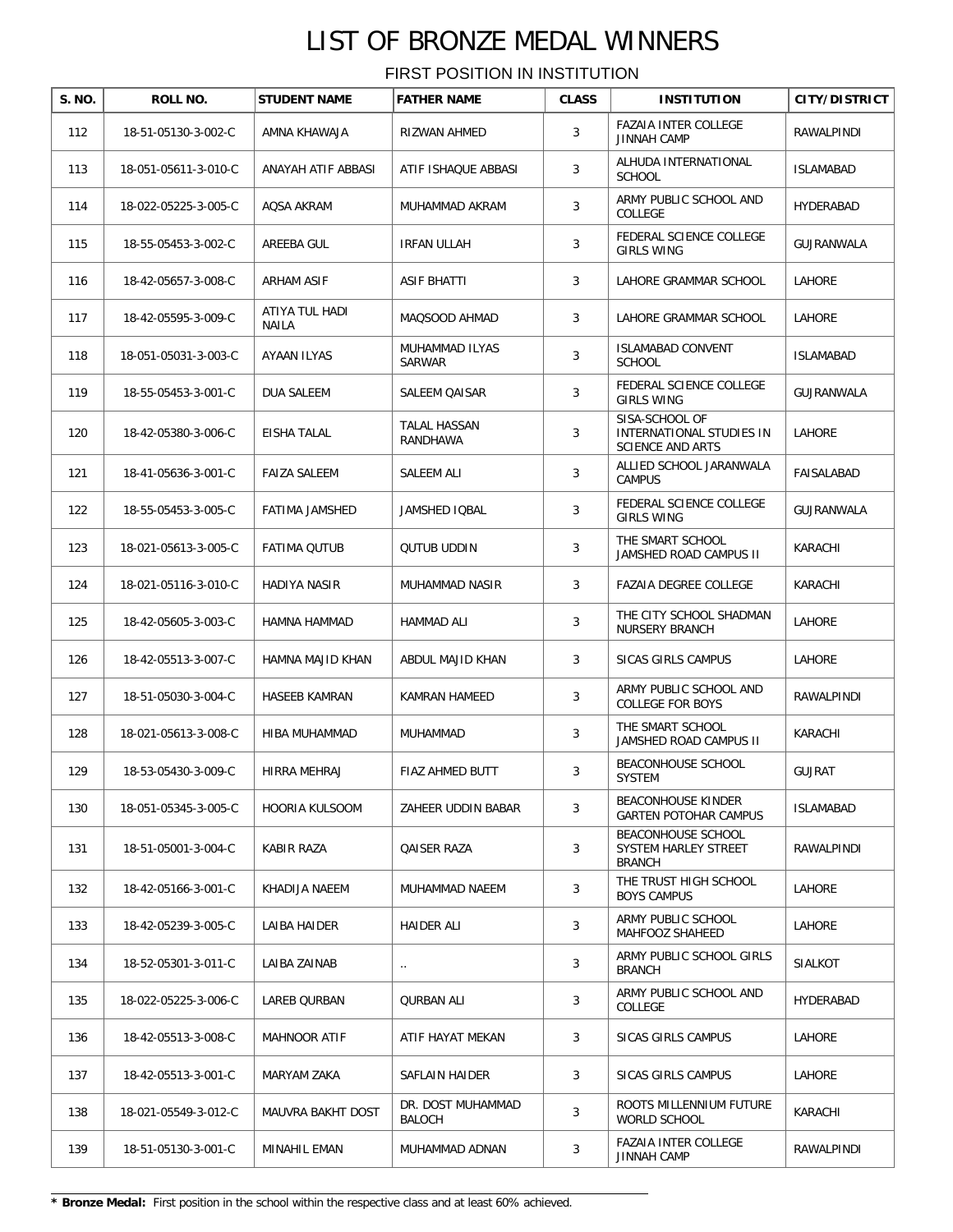| S. NO. | ROLL NO.             | <b>STUDENT NAME</b>               | <b>FATHER NAME</b>                  | <b>CLASS</b> | <b>INSTITUTION</b>                                                    | <b>CITY/DISTRICT</b> |
|--------|----------------------|-----------------------------------|-------------------------------------|--------------|-----------------------------------------------------------------------|----------------------|
| 140    | 18-55-05453-3-004-C  | MINAHIL FATIMA                    | <b>IRFAN ALI</b>                    | 3            | FEDERAL SCIENCE COLLEGE<br><b>GIRLS WING</b>                          | GUJRANWALA           |
| 141    | 18-42-05513-3-009-C  | MINNAH MUSTANSAR                  | <b>MUSTANSAR YUNAS</b>              | 3            | SICAS GIRLS CAMPUS                                                    | LAHORE               |
| 142    | 18-42-05104-3-002-C  | MIR BAKHT KHURRAM                 | KHURRAM NOOR KHAN                   | 3            | BEACONHOUSE SCHOOL<br>SYSTEM VALENCIA TOWN<br><b>CAMPUS</b>           | LAHORE               |
| 143    | 18-57-05361-3-004-C  | MUHAMMAD<br>ABDULLAH MALIK        | MALIK MUHAMMAD<br>UMER              | 3            | ROOTS MILLENNIUM SCHOOL<br><b>INDUS CAMPUS</b>                        | <b>ATTOCK</b>        |
| 144    | 18-55-05147-3-003-C  | MUHAMMAD HASSAN                   | RIZWAN MUSHTAQ                      | 3            | THE CITY SCHOOL JUNIOR<br><b>SECTION CANAL</b>                        | GUJRANWALA           |
| 145    | 18-051-05646-3-018-C | MUHAMMAD HASSAN                   | AMIR IKRAM                          | 3            | BEACONHOUSE SCHOOL<br>SYSTEM PRIMARY BRANCH                           | <b>ISLAMABAD</b>     |
| 146    | 18-42-05534-3-009-C  | MUHAMMAD IBRAHIM<br><b>SHARIF</b> | MUHAMMAD AKMAL                      | 3            | LAHORE GRAMMAR SCHOOL                                                 | LAHORE               |
| 147    | 18-42-05073-3-001-C  | MUHAMMAD MAHAD<br>ALI             | <b>NOMAN ALI</b>                    | 3            | <b>GARRISON ACADEMY JUNIOR</b><br>TUFAIL SHAHEED CAMPUS               | <b>LAHORE</b>        |
| 148    | 18-42-05150-3-001-C  | MUHAMMAD MUTAHIR<br><b>KASHIF</b> | SAIMA KASHIF                        | 3            | THE CITY SCHOOL MODEL<br><b>TOWN CAMPUS</b>                           | <b>LAHORE</b>        |
| 149    | 18-55-05404-3-005-C  | MUHAMMAD TALHA<br>SHOUKAT         | SHOUKAT ALI<br>CHAUDHARY            | 3            | BEACONHOUSE SCHOOL<br>SYSTEM SATELLITE TOWN<br><b>BRANCH</b>          | GUJRANWALA           |
| 150    | 18-051-05611-3-014-C | MUHAMMAD YAHYA<br>TAHIR SANDHU    | <b>TAHIR SIDDIQUE</b>               | 3            | ALHUDA INTERNATIONAL<br><b>SCHOOL</b>                                 | <b>ISLAMABAD</b>     |
| 151    | 18-47-05372-3-011-C  | NIMRA IJAZ                        | <b>IJAZ SULTAN</b>                  | 3            | CHENAB COLLEGE                                                        | <b>JHANG</b>         |
| 152    | 18-546-05560-3-006-C | RAHAB YASIR                       | MUHAMMED YASIR<br><b>MUNIR</b>      | 3            | THE EDUCATORS PHALIA<br><b>CAMPUS</b>                                 | MANDI<br>BAHAUDDIN   |
| 153    | 18-051-05666-3-003-C | RAMZAN WYNE                       | NAEEM WYNE                          | 3            | JOAN MCDONALD SCHOOL                                                  | <b>ISLAMABAD</b>     |
| 154    | 18-544-05230-3-003-C | RANIA IRAJ FIAZ                   | MOHAMMAD FIAZ                       | 3            | BEACONHOUSE SCHOOL<br><b>SYSTEM</b>                                   | <b>JHELUM</b>        |
| 155    | 18-051-05611-3-012-C | REHAB AWAIS                       | AWAIS ASLAM                         | 3            | ALHUDA INTERNATIONAL<br><b>SCHOOL</b>                                 | <b>ISLAMABAD</b>     |
| 156    | 18-51-05570-3-001-C  | SAIF ALI QURESHI                  | <b>QAMAR UL ISLAM</b>               | 3            | AIRFOUNDATION SCHOOL<br>SYSTEM HARLEY CAMPUS                          | RAWALPINDI           |
| 157    | 18-42-05655-3-003-C  | SALAAR HAQUE                      | SHAMS UL HAQ JOIYA                  | 3            | THE CITY SCHOOL SHALIMAR<br><b>CAMPUS</b>                             | LAHORE               |
| 158    | 18-051-05646-3-012-C | SANA ALI                          | ALI                                 | 3            | <b>BEACONHOUSE SCHOOL</b><br>SYSTEM PRIMARY BRANCH                    | <b>ISLAMABAD</b>     |
| 159    | 18-61-05390-3-008-C  | SARHAN RANA                       | KAMRAN RANA                         | 3            | BEACONHOUSE SCHOOL<br>SYSTEM CANTT CAMPUS                             | MULTAN               |
| 160    | 18-42-05380-3-008-C  | SHANZEY AHMAD                     | MALIK AYYAZ AHMAD                   | 3            | SISA-SCHOOL OF<br>INTERNATIONAL STUDIES IN<br><b>SCIENCE AND ARTS</b> | <b>LAHORE</b>        |
| 161    | 18-021-05521-3-001-C | SYED MUHAMMAD<br>HUZAIFA          | SYED MUHAMMAD<br>FAISAL             | 3            | THE ACADEMY NORTH<br>NAZIMABAD CAMPUS III                             | KARACHI              |
| 162    | 18-42-05323-3-003-C  | SYED MUHAMMAD<br>RAYYAN BUKHARI   | SYED FAHIM YOUSAF<br><b>BUKHARI</b> | 3            | ROOTS IVY INTERNATIONAL<br><b>SCHOOL</b>                              | LAHORE               |
| 163    | 18-544-05230-3-007-C | SYED SAIF SAEED<br>ALAM           | SYED SAEED ALAM                     | 3            | BEACONHOUSE SCHOOL<br>SYSTEM                                          | JHELUM               |
| 164    | 18-021-05202-3-001-C | SYED SIBTAIN UL<br>HUSAINI        | SYED SAJJAD UL<br>HUSAINI           | 3            | BEACON LIGHT ACADEMY                                                  | KARACHI              |
| 165    | 18-53-05430-3-010-C  | TABISH RAFIQUE                    | DR. JEHANZEB                        | 3            | BEACONHOUSE SCHOOL<br>SYSTEM                                          | <b>GUJRAT</b>        |
| 166    | 18-992-05157-3-003-C | TALEH MOHAMMAD                    | NARGHOOB AHMED                      | 3            | ROOTS MILLENNIUM<br><b>SCHOOLS PINE CAMPUS</b>                        | ABBOTTABAD           |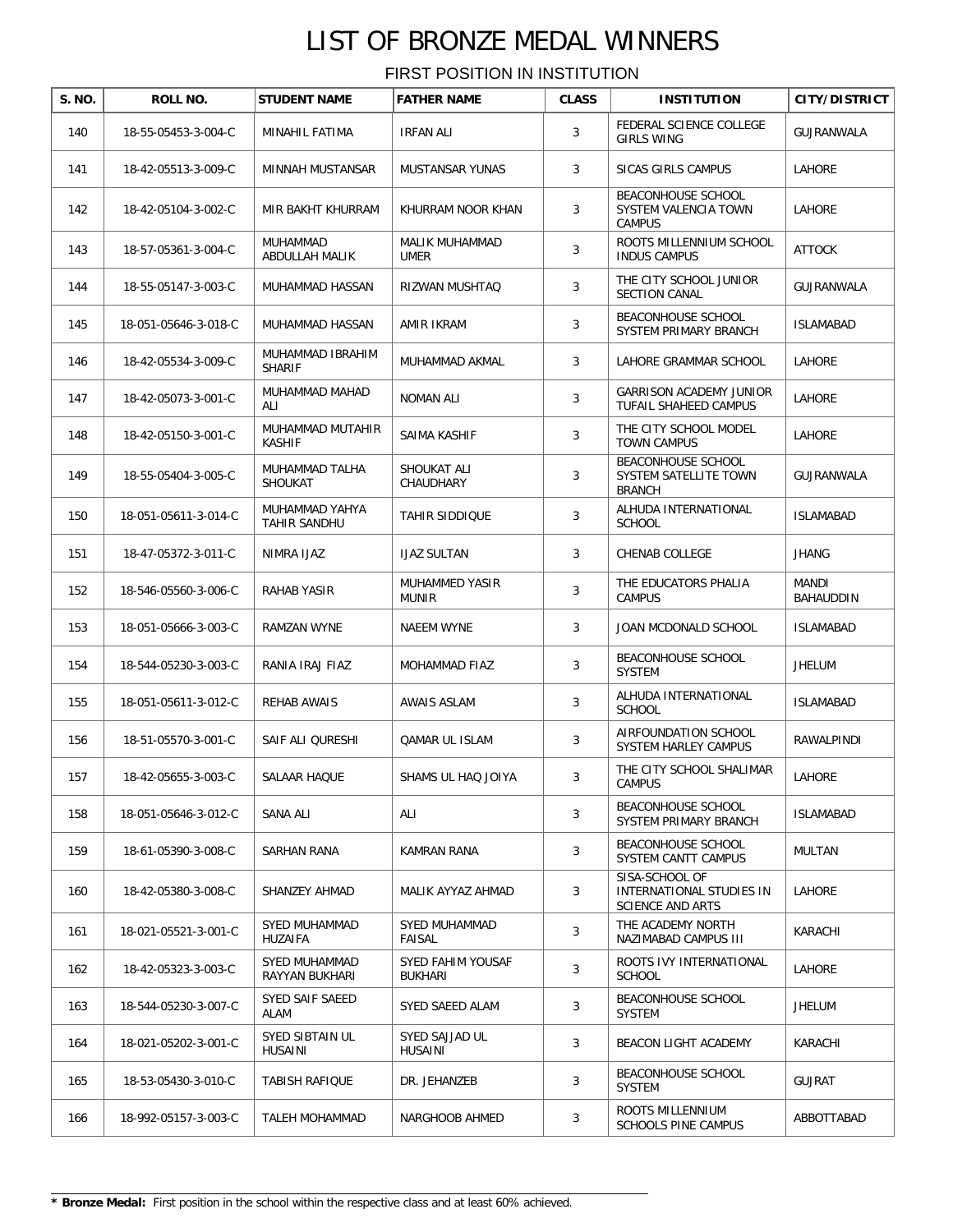| S. NO. | ROLL NO.             | <b>STUDENT NAME</b>             | <b>FATHER NAME</b>             | <b>CLASS</b>   | <b>INSTITUTION</b>                                                 | <b>CITY/DISTRICT</b> |
|--------|----------------------|---------------------------------|--------------------------------|----------------|--------------------------------------------------------------------|----------------------|
| 167    | 18-021-05641-3-001-C | WAJIHA ISMAIL                   | M. ISMAIL                      | 3              | <b>FAUJI FOUNDATION MODEL</b><br><b>SCHOOL</b>                     | KARACHI              |
| 168    | 18-027-05504-3-008-C | WALI HASSAN                     | PROFESSOR MUHAMMAD<br>ARIF     | 3              | BEACONHOUSE SCHOOL<br><b>SYSTEM</b>                                | MUZAFFARABAD         |
| 169    | 18-55-05597-3-005-C  | WARDA USMAN                     | HAFIZ USMAN GHANI              | 3              | INTERNATIONAL SCHOOL OF<br>CORDOBA JINNAH CAMPUS<br><b>KAMOKE</b>  | GUJRANWALA           |
| 170    | 18-42-05166-3-002-C  | <b>WASIF SHABBIR</b>            | $\ldots$                       | 3              | THE TRUST HIGH SCHOOL<br><b>BOYS CAMPUS</b>                        | <b>LAHORE</b>        |
| 171    | 18-021-05574-3-025-C | WIJAH WASIM                     | SHEIKH MUHAMMAD<br>WASIM       | 3              | THE CITY SCHOOL JUNIOR C                                           | KARACHI              |
| 172    | 18-051-05535-3-002-C | ZAFIR MUBEEN                    | MUHAMMAD KASHIF<br><b>BUTT</b> | 3              | BEACONHOUSE EDUCATIONAL<br>COMPLEX                                 | <b>ISLAMABAD</b>     |
| 173    | 18-55-05597-3-003-C  | ZAIN IQBAL                      | MUHAMMAD IQBAL                 | 3              | INTERNATIONAL SCHOOL OF<br>CORDOBA JINNAH CAMPUS<br>KAMOKE         | GUJRANWALA           |
| 174    | 18-051-05106-3-011-C | <b>ZURAISH AHMAD</b><br>PARACHA | <b>WAQAR PARACHA</b>           | 3              | ROOTS MILLENNIUM<br><b>SCHOOLS WAHID CAMPUS</b>                    | <b>ISLAMABAD</b>     |
| 175    | 18-42-05028-4-002-C  | AANYA MANSOOR                   | MANSOOR FAYYAZ                 | 4              | BEACONHOUSE SCHOOL<br>SYSTEM LMA PRIMARY                           | LAHORE               |
| 176    | 18-021-05556-4-002-C | ABDUL WAHAB NASIR               | MUHAMMAD NASIR                 | 4              | BAI VIRBAIJI SOPARIVALA<br>PARSI HIGH SCHOOL                       | KARACHI              |
| 177    | 18-021-05594-4-001-C | ABDULLAH AHMED<br>KHAN          | ZEESHAN ABDUL JABBAR           | 4              | SADEQUAIN GRAMMAR<br><b>SCHOOL</b>                                 | KARACHI              |
| 178    | 18-021-05521-4-003-C | <b>AEMAN ALI</b>                | MUHAMMAD ALI NAQVI             | $\overline{4}$ | THE ACADEMY NORTH<br>NAZIMABAD CAMPUS III                          | KARACHI              |
| 179    | 18-021-05556-4-007-C | AGHA MUHAMMAD<br>MURTAZA        | <b>GHULAM MUSTAFA</b>          | 4              | BAI VIRBAIJI SOPARIVALA<br>PARSI HIGH SCHOOL                       | KARACHI              |
| 180    | 18-42-05091-4-010-C  | AHSAN MOBEEN                    | MUHAMMAD MOBEEN                | 4              | LAHORE GRAMMAR SCHOOL<br><b>EME BRANCH</b>                         | LAHORE               |
| 181    | 18-022-05225-4-003-C | AISHA ALTAF                     | MUHAMMAD ALTAF                 | 4              | ARMY PUBLIC SCHOOL AND<br>COLLEGE                                  | HYDERABAD            |
| 182    | 18-42-05578-4-008-C  | AISHA HUMZA WAZIR               | <b>HUMZA WAZIR</b>             | 4              | <b>SCHOOL FOR</b><br>CONTEMPORARY AND<br><b>ISLAMIC LEARNING</b>   | LAHORE               |
| 183    | 18-542-05648-4-006-C | ALEEZAY ZAFFAR                  | ZAFFAR IQBAL MALIK             | 4              | NAROWAL PUBLIC SCHOOL &<br><b>COLLEGE NAROWAL</b>                  | <b>NAROWAL</b>       |
| 184    | 18-051-05140-4-001-C | ALI ZAMAN                       | ZAIQ ZAMAN                     | 4              | FAZAIA EDUCATION SYSTEM<br><b>SCHOOL</b>                           | <b>ISLAMABAD</b>     |
| 185    | 18-42-05150-4-001-C  | ALIZAH FATIMA                   | NADIA KANWAL                   | 4              | THE CITY SCHOOL MODEL<br><b>TOWN CAMPUS</b>                        | LAHORE               |
| 186    | 18-42-05104-4-001-C  | AMAL ASIM                       | ASIM                           | 4              | BEACONHOUSE SCHOOL<br>SYSTEM VALENCIA TOWN<br><b>CAMPUS</b>        | LAHORE               |
| 187    | 18-42-05622-4-017-C  | AMAN AHMAD                      | MUSHTAQ AHMAD                  | 4              | LAHORE GRAMMAR SCHOOL                                              | LAHORE               |
| 188    | 18-021-05521-4-001-C | AQSA FAISAL                     | <b>SYED MUHAMMAD</b><br>FAISAL | 4              | THE ACADEMY NORTH<br>NAZIMABAD CAMPUS III                          | KARACHI              |
| 189    | 18-051-05153-4-002-C | ASAD ANWAR<br>CHAUDHRY          | MUHAMMAD ATIF<br>GHUMAN        | 4              | ACE INTERNATIONAL<br><b>ACADEMY</b>                                | ISLAMABAD            |
| 190    | 18-021-05620-4-011-C | AYAN SALMAN KHAN                | SALMAN TARIQ KHAN              | 4              | KARACHI PUBLIC SCHOOL<br>PRIMARY BRANCH GULSHAN-<br>E-IQBAL CAMPUS | KARACHI              |
| 191    | 18-051-05134-4-009-C | AYESHA QAYYUM                   | ABDUL QAYYUM                   | 4              | ROOTS SCHOOL SYSTEM<br>DHA-I FLAGSHIP CAMPUS<br>JUNIOR SCHOOL      | ISLAMABAD            |
| 192    | 18-051-05611-4-007-C | AYESHA SAEED                    | MUHAMMAD UMER<br><b>FAROOQ</b> | $\overline{4}$ | ALHUDA INTERNATIONAL<br><b>SCHOOL</b>                              | <b>ISLAMABAD</b>     |
| 193    | 18-542-05648-4-012-C | AYESHA SHAFAQAT                 | SHAFAQAT ALI                   | 4              | NAROWAL PUBLIC SCHOOL &<br>COLLEGE NAROWAL                         | NAROWAL              |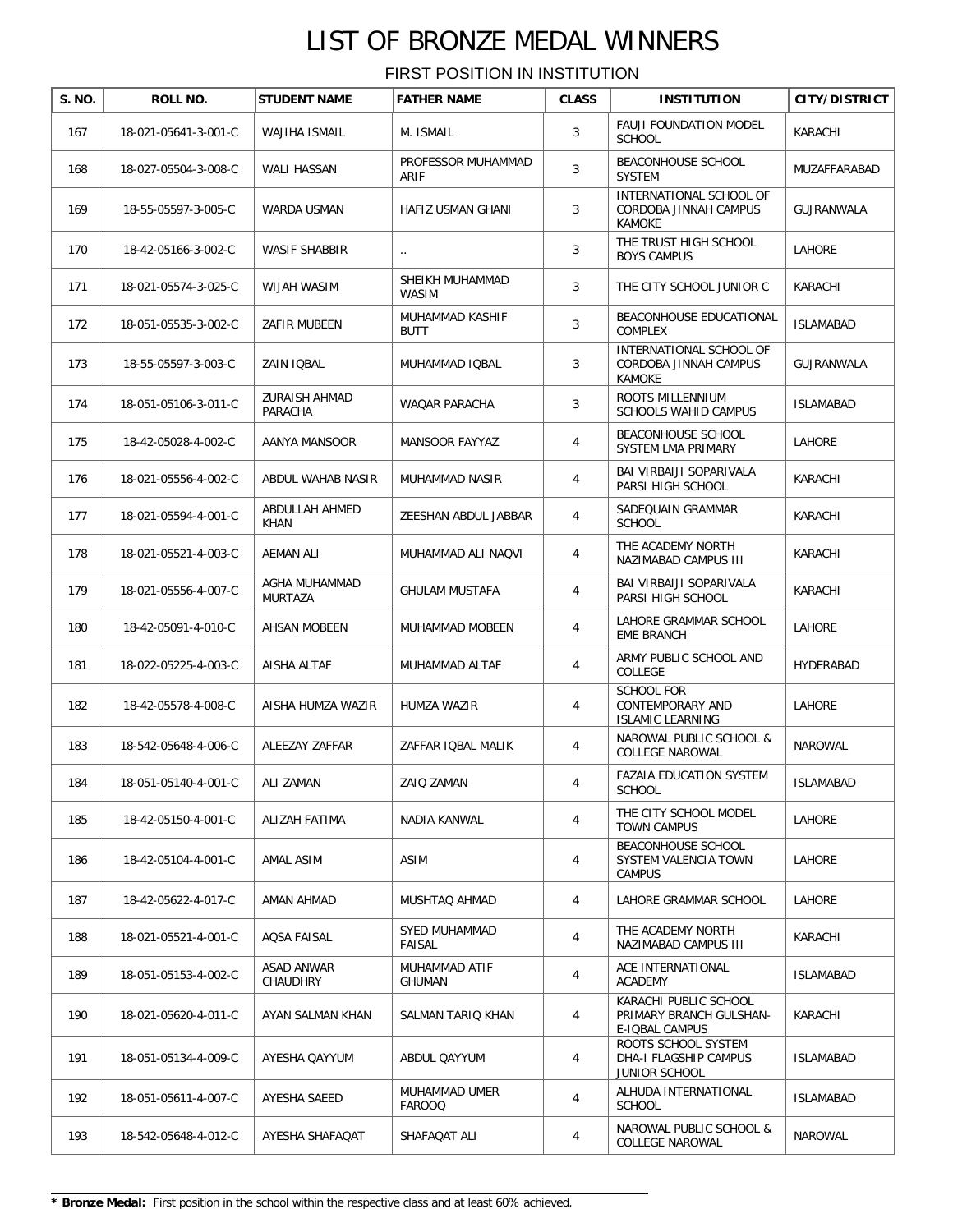| S. NO. | ROLL NO.             | <b>STUDENT NAME</b>             | <b>FATHER NAME</b>                | <b>CLASS</b> | <b>INSTITUTION</b>                                                 | CITY/DISTRICT    |
|--------|----------------------|---------------------------------|-----------------------------------|--------------|--------------------------------------------------------------------|------------------|
| 194    | 18-51-05136-4-007-C  | AYESHA SHAKER                   | MUHAMMAD SHAKER<br>AULIAL         | 4            | ROOTS SCHOOL SYSTEM 15-<br><b>TULSA CAMPUS</b>                     | RAWALPINDI       |
| 195    | 18-051-05031-4-011-C | AYESHA ZAHIR                    | ZAHIR MUSHTAQ                     | 4            | <b>ISLAMABAD CONVENT</b><br><b>SCHOOL</b>                          | <b>ISLAMABAD</b> |
| 196    | 18-992-05157-4-006-C | AYRA TAIMOOR<br>CHAUDHRY        | TAIMOOR SAFDAR<br>CHAUDHRY        | 4            | ROOTS MILLENNIUM<br><b>SCHOOLS PINE CAMPUS</b>                     | ABBOTTABAD       |
| 197    | 18-021-05649-4-007-C | <b>BHAVESH KUMAR</b><br>SAWLANI | CHAMAN LAL SAWLANI                | 4            | THE HAMPTON SCHOOL                                                 | KARACHI          |
| 198    | 18-022-05074-4-002-C | <b>BHAWISH KUMAR</b>            | PARDEEP KUMAR<br>MANKANI          | 4            | <b>FOUNDATION PUBLIC</b><br>SCHOOL AUTOBAHN CAMPUS                 | HYDERABAD        |
| 199    | 18-051-05567-4-007-C | DANIYAL ALI                     | REHMAT KARIM                      | 4            | BEACONHOUSE SCHOOL<br><b>SYSTEM PRIMARY</b>                        | <b>ISLAMABAD</b> |
| 200    | 18-051-05195-4-004-C | DUA ASLAM                       | CHOUDRY MUHAMMAD<br>ASLAM         | 4            | ROOTS MILLENNIUM<br><b>SCHOOLS KENSINGTON</b><br><b>CAMPUS</b>     | <b>ISLAMABAD</b> |
| 201    | 18-91-05300-4-002-C  | EESA ABDULLAH                   | MUHAMMAD ZUBAIR                   | 4            | BEACONHOUSE SCHOOL<br>SYSTEM PRIMARY BRANCH                        | PESHAWAR         |
| 202    | 18-051-05367-4-002-C | <b>EMAAN ALI</b>                | <b>ZEESHAN ALI</b>                | 4            | ROOTS MILLENNIUM<br><b>SCHOOLS OXBRIDGE CAMPUS</b>                 | <b>ISLAMABAD</b> |
| 203    | 18-051-05646-4-005-C | <b>ESHAL KHAN</b>               | <b>HAMMAD RAZA</b>                | 4            | BEACONHOUSE SCHOOL<br>SYSTEM PRIMARY BRANCH                        | <b>ISLAMABAD</b> |
| 204    | 18-51-05160-4-006-C  | FAAZ AHMED TAHIR                | TAHIR AHMED QAMAR                 | 4            | <b>BEACONHOUSE SCHOOL</b><br>SYSTEM                                | RAWALPINDI       |
| 205    | 18-051-05246-4-001-C | FATIMA HUSSAIN                  | CH. RASHID MEHMOOD<br><b>NATT</b> | 4            | ROOTS MILLENNIUM<br><b>SCHOOLS MAYFAIR CAMPUS</b>                  | <b>ISLAMABAD</b> |
| 206    | 18-55-05597-4-003-C  | FATIMA MURTAZA                  | <b>GHULAM MURTAZA</b>             | 4            | INTERNATIONAL SCHOOL OF<br>CORDOBA JINNAH CAMPUS<br><b>KAMOKE</b>  | GUJRANWALA       |
| 207    | 18-51-05001-4-005-C  | <b>HAJRA AMIR</b>               | AMIR TUFAIL                       | 4            | BEACONHOUSE SCHOOL<br>SYSTEM HARLEY STREET<br><b>BRANCH</b>        | RAWALPINDI       |
| 208    | 18-51-05030-4-005-C  | HAMZA AHMAD<br>KAMRAN           | KAMRAN HAMEED                     | 4            | ARMY PUBLIC SCHOOL AND<br><b>COLLEGE FOR BOYS</b>                  | RAWALPINDI       |
| 209    | 18-42-05622-4-020-C  | <b>HANIA AYMEN</b>              | RANA AHSAN RAZA KHAN              | 4            | LAHORE GRAMMAR SCHOOL                                              | LAHORE           |
| 210    | 18-027-05213-4-003-C | <b>HATIM ANWAR</b>              | MAJ. ANWAR AKRAM                  | 4            | AFTAB HUSSAIN SHAHEED<br>ARMY PUBLIC SCHOOL AND<br>COLLEGES SYSTEM | MUZAFFARABAD     |
| 211    | 18-051-05247-4-002-C | HIBA FARHAN                     | DR. FARHAN ULLAH                  | 4            | ROOTS MILLENNIUM SCHOOL<br><b>WATERLOO CAMPUS</b>                  | <b>ISLAMABAD</b> |
| 212    | 18-91-05078-4-002-C  | <b>IBRAHEEM MUSA</b>            | MUHAMMAD ALI KHAN                 | 4            | BEACONHOUSE SCHOOL<br>SYSTEM JAMRUD CAMPUS                         | PESHAWAR         |
| 213    | 18-51-05092-4-001-C  | <b>IRZA FAREED</b>              | <b>GHULAM FAREED</b>              | 4            | ROOTS IVY INTERNATIONAL<br>SCHOOL JUNIOR BRANCH                    | RAWALPINDI       |
| 214    | 18-55-05404-4-003-C  | JALAL IKRAM                     | ARFAT IKRAM                       | 4            | BEACONHOUSE SCHOOL<br>SYSTEM SATELLITE TOWN<br><b>BRANCH</b>       | GUJRANWALA       |
| 215    | 18-021-05521-4-002-C | KHADIJA KHAN                    | TAHIR ALI KHAN                    | 4            | THE ACADEMY NORTH<br>NAZIMABAD CAMPUS III                          | KARACHI          |
| 216    | 18-051-05611-4-001-C | KHADIJAH KHAN<br>LODHI          | KHALIQ UZ ZAMAN<br>LODHI          | 4            | ALHUDA INTERNATIONAL<br><b>SCHOOL</b>                              | <b>ISLAMABAD</b> |
| 217    | 18-459-05626-4-001-C | M. AHAB                         | ABDUL HAKEEM                      | 4            | NAMAL SCHOOL                                                       | MIANWALI         |
| 218    | 18-42-05091-4-014-C  | M. HASHAM MALIK                 | JAHAN ZAIB MALIK                  | 4            | LAHORE GRAMMAR SCHOOL<br><b>EME BRANCH</b>                         | LAHORE           |
| 219    | 18-42-05344-4-007-C  | M. NOOR UL HASSAN               | M. NAVEED AKRAM                   | 4            | <b>GARRISON ACADEMY</b>                                            | LAHORE           |
| 220    | 18-51-05427-4-001-C  | M. TALHA ALI KHAN               | <b>MANSOOR KHAN</b>               | 4            | ARMY PUBLIC SCHOOL &<br><b>COLLEGE BOYS</b>                        | RAWALPINDI       |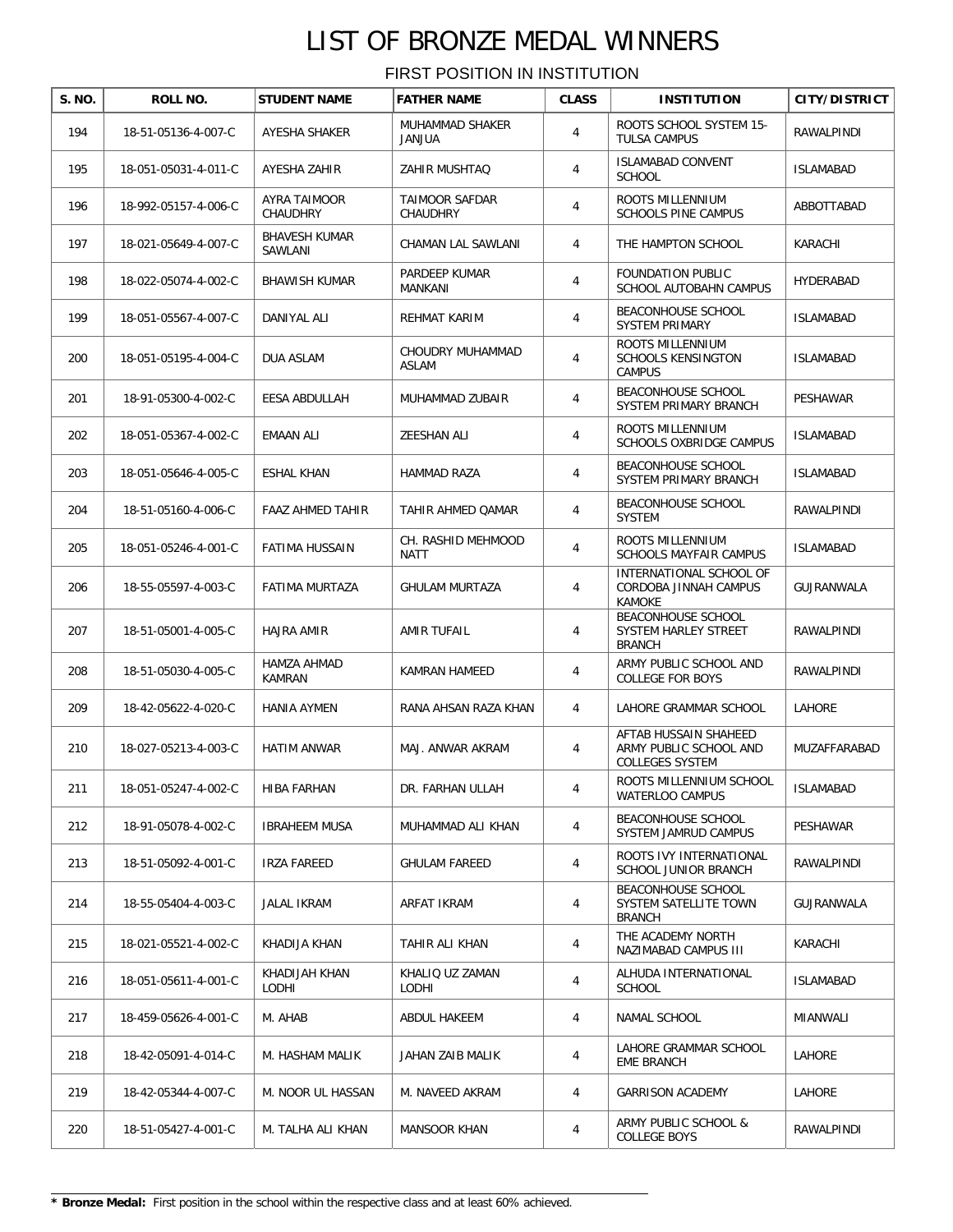| S. NO. | ROLL NO.             | <b>STUDENT NAME</b>              | <b>FATHER NAME</b>                     | <b>CLASS</b> | <b>INSTITUTION</b>                                                  | <b>CITY/DISTRICT</b> |
|--------|----------------------|----------------------------------|----------------------------------------|--------------|---------------------------------------------------------------------|----------------------|
| 221    | 18-051-05666-4-001-C | M. ZOHAIB                        | QAISER SAJJAD                          | 4            | JOAN MCDONALD SCHOOL                                                | <b>ISLAMABAD</b>     |
| 222    | 18-051-05146-4-001-C | <b>MAHER AHMAD</b>               | ABDUL SABOOR                           | 4            | ROOTS MILLENNIUM<br><b>SCHOOLS EMAAR CAMPUS</b>                     | <b>ISLAMABAD</b>     |
| 223    | 18-051-05409-4-005-C | <b>MAIRA TAHSEEN</b>             | MUHAMMAD TAHSEEN<br><b>TALIB</b>       | 4            | ROOTS MILLENNIUM<br><b>SCHOOLS ONE WORLD</b><br><b>CAMPUS</b>       | <b>ISLAMABAD</b>     |
| 224    | 18-51-05133-4-007-C  | <b>MALIK SANWAL</b>              | MALIK SAJID MEHMOOD                    | 4            | ROOTS GARDEN SCHOOL 93-<br><b>HARLEY CAMPUS</b>                     | RAWALPINDI           |
| 225    | 18-91-05115-4-004-C  | <b>MANSOOR KHAN</b>              | HAROON UR RASHID                       | 4            | ROOTS MILLENNIUM<br><b>SCHOOLS KHYBER CAMPUS</b>                    | PESHAWAR             |
| 226    | 18-051-05134-4-008-C | MARWA AROUSH<br>ADNAN            | ADNAN SHABBIR                          | 4            | ROOTS SCHOOL SYSTEM<br>DHA-I FLAGSHIP CAMPUS<br>JUNIOR SCHOOL       | <b>ISLAMABAD</b>     |
| 227    | 18-923-05082-4-003-C | MARYAM HASSAN<br>KHAN            | MUHAMMAD KAMRAN<br><b>KHAN</b>         | 4            | ROOTS MILLENNIUM SCHOOL<br>RIVER TREE CAMPUS                        | <b>NOWSHERA</b>      |
| 228    | 18-051-05589-4-005-C | MEHR KHADIJA AZEEM               | MUHAMMAD AZEE-UL-<br><b>HAQ MINHAS</b> | 4            | SUPER NOVA SCHOOL JUNIOR<br><b>BRANCH</b>                           | <b>ISLAMABAD</b>     |
| 229    | 18-42-05224-4-009-C  | MIAN MUHAMMAD<br>HASSAN          | INAYATULLAH                            | 4            | BEACONHOUSE SCHOOL<br><b>SYSTEM</b>                                 | LAHORE               |
| 230    | 18-51-05341-4-003-C  | MIRZA AAYAN<br>HUSSAIN           | MIRZA ZAHID HUSSAIN                    | 4            | SIR SYED SCHOOL AND<br><b>COLLEGE CAMPUS IX</b>                     | RAWALPINDI           |
| 231    | 18-51-05333-4-002-C  | MOHID MASOOD                     | MASOOD AFZAL                           | 4            | ARMY PUBLIC SCHOOL AND<br>COLLEGE                                   | RAWALPINDI           |
| 232    | 18-051-05567-4-002-C | MOHID SAQIB                      | MUHAMMAD SAQIB                         | 4            | BEACONHOUSE SCHOOL<br><b>SYSTEM PRIMARY</b>                         | ISLAMABAD            |
| 233    | 18-52-05175-4-004-C  | MOIZ AHMED                       | AFTAB AHMAD                            | 4            | THE CITY SCHOOL IQBAL<br><b>CAMPUS</b>                              | <b>SIALKOT</b>       |
| 234    | 18-582-05163-4-001-C | <b>MOMINA NAEEM</b>              | NAEEM AKHTER                           | 4            | ROOTS MILLENNIUM<br>SCHOOLS HILL VIEW CAMPUS                        | <b>MIRPUR</b>        |
| 235    | 18-051-05156-4-002-C | MUHAMMAD AARIB<br>KALEEM         | MUHAMMAD KALEEM<br>ULLAH               | 4            | ROOTS MILLENNIUM<br><b>SCHOOLS GREENWICH</b><br><b>CAMPUS</b>       | <b>ISLAMABAD</b>     |
| 236    | 18-021-05053-4-020-C | MUHAMMAD ABDUL<br>SAMMAD SHAIKH  | MUHAMMAD FAWAD<br><b>SHAIKH</b>        | 4            | THE CITY SCHOOL JUNIOR B<br>NORTH NAZIMABAD                         | KARACHI              |
| 237    | 18-55-05147-4-002-C  | MUHAMMAD<br>ABDULLAH             | SIGHBAT ULLAH                          | 4            | THE CITY SCHOOL JUNIOR<br><b>SECTION CANAL</b>                      | GUJRANWALA           |
| 238    | 18-051-05123-4-004-C | MUHAMMAD ALI<br>WAHEED           | MUHAMMAD WAHEED<br><b>IQBAL</b>        | 4            | <b>ISLAMABAD CONVENT</b><br>SCHOOL H-8/4 CAMPUS                     | <b>ISLAMABAD</b>     |
| 239    | 18-51-05133-4-002-C  | MUHAMMAD AYAAN                   | MUHAMMAD ABDULLAH                      | 4            | ROOTS GARDEN SCHOOL 93-<br><b>HARLEY CAMPUS</b>                     | RAWALPINDI           |
| 240    | 18-021-05668-4-001-C | MUHAMMAD AYAN<br>KHAN            | TALHA BIN AZAD                         | 4            | THE ACADEMY NORTH<br>NAZIMABAD CAMPUS II                            | KARACHI              |
| 241    | 18-51-05609-4-009-C  | MUHAMMAD HAMAYL<br><b>SHARIF</b> | SAJID HUSSAIN                          | 4            | <b>FAUJI FOUNDATION MODEL</b><br>SCHOOL TULSA ROAD<br><b>CAMPUS</b> | RAWALPINDI           |
| 242    | 18-51-05001-4-004-C  | MUHAMMAD IBRAHIM<br>TAHIR        | <b>TAHIR MEHMOOD</b>                   | 4            | BEACONHOUSE SCHOOL<br>SYSTEM HARLEY STREET<br><b>BRANCH</b>         | RAWALPINDI           |
| 243    | 18-42-05304-4-012-C  | MUHAMMAD MUSTAFA<br>MAJEED       | KHALID MAJEED                          | 4            | BEACONHOUSE GARDEN<br>TOWN CAMPUS PRIMARY<br><b>SCHOOL</b>          | LAHORE               |
| 244    | 18-937-05545-4-002-C | MUHAMMAD OMER<br>ASGHAR          | ASGHAR KHAN                            | 4            | ROOTS MILLENNIUM<br>SCHOOLS MARBLE ARCH<br>CAMPUS                   | MARDAN               |
| 245    | 18-42-05073-4-003-C  | MUHAMMAD SAAD                    | MALIK AMJAD ALI                        | 4            | <b>GARRISON ACADEMY JUNIOR</b><br>TUFAIL SHAHEED CAMPUS             | LAHORE               |
| 246    | 18-51-05642-4-007-C  | MUHAMMAD SHAHEER                 | MUHAMMAD IMRAN<br>AKRAM                | 4            | THE CITY SCHOOL JUNIOR                                              | RAWALPINDI           |
| 247    | 18-051-05393-4-006-C | MUHAMMAD<br>SHEHRYAR KHAN        | DR. NASIR KHAN                         | 4            | ROOTS MILLENNIUM SCHOOL<br>PICCADILLY CAMPUS                        | <b>ISLAMABAD</b>     |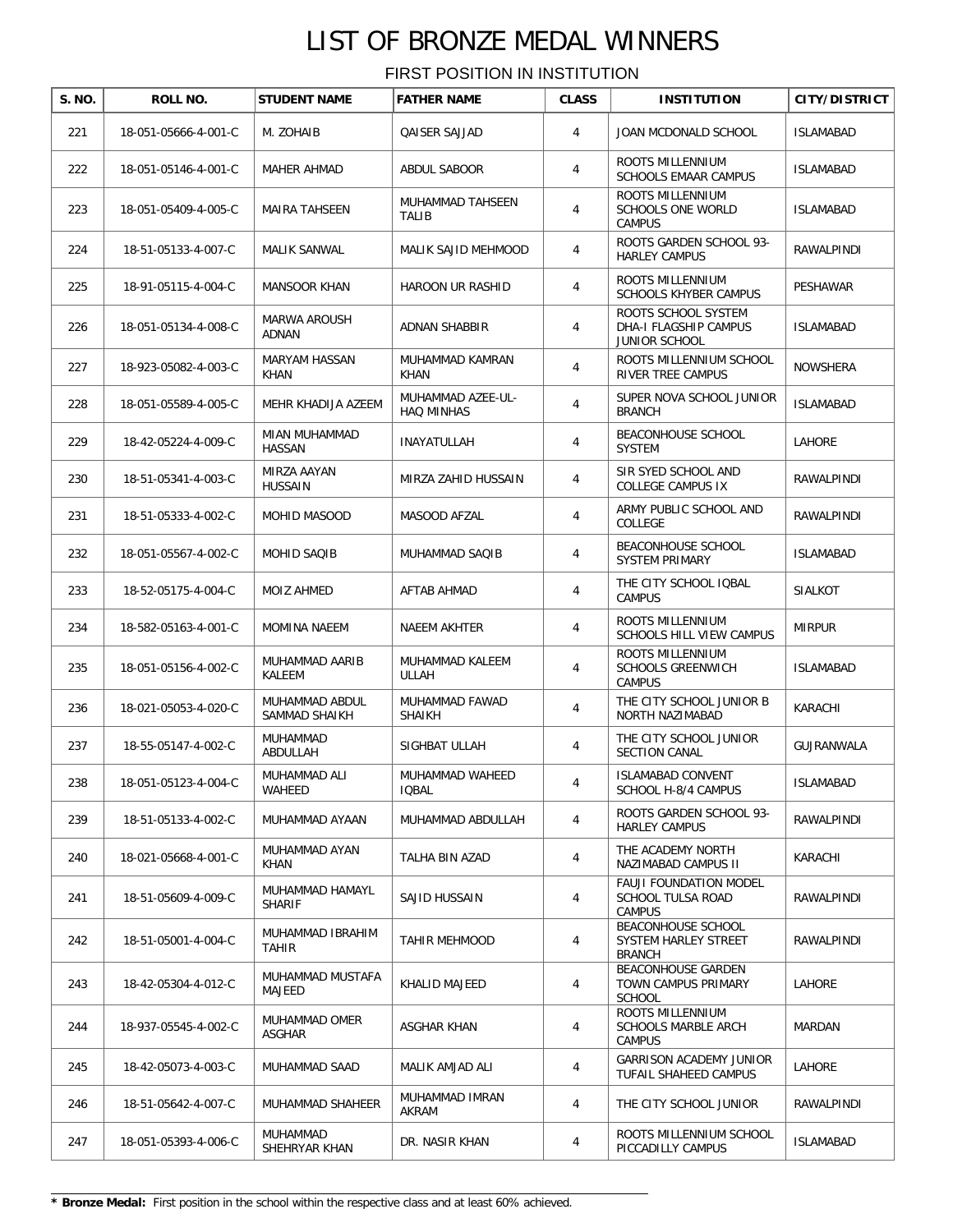| S. NO. | ROLL NO.              | <b>STUDENT NAME</b>            | <b>FATHER NAME</b>       | <b>CLASS</b> | <b>INSTITUTION</b>                                                 | <b>CITY/DISTRICT</b> |
|--------|-----------------------|--------------------------------|--------------------------|--------------|--------------------------------------------------------------------|----------------------|
| 248    | 18-52-05175-4-003-C   | MUHAMMAD UMAR                  | TANVEER ISLAM            | 4            | THE CITY SCHOOL IQBAL<br><b>CAMPUS</b>                             | <b>SIALKOT</b>       |
| 249    | 18-923-05082-4-002-C  | MUSAWWER HABIB<br>JAN          | <b>HABIB ASLAM</b>       | 4            | ROOTS MILLENNIUM SCHOOL<br>RIVER TREE CAMPUS                       | <b>NOWSHERA</b>      |
| 250    | 18-022-05074-4-013-C  | NASEER KHAN                    | NADEEM ALI BHUTTO        | 4            | FOUNDATION PUBLIC<br>SCHOOL AUTOBAHN CAMPUS                        | HYDERABAD            |
| 251    | 18-91-05539-4-002-C   | OMAR IQBAL SHEIKH              | ZAFAR IOBAL              | 4            | ROOTS MILLENNIUM<br>SCHOOLS PADDINGTON<br><b>CAMPUS</b>            | PESHAWAR             |
| 252    | 18-021-05116-4-002-C  | <b>QAREEN FATIMA</b>           | AAMIR HASSAN SHAH        | 4            | FAZAIA DEGREE COLLEGE                                              | KARACHI              |
| 253    | 18-051-05611-4-030-C  | <b>QASIM OMAR ZIA</b>          | OMAR ZIA                 | 4            | ALHUDA INTERNATIONAL<br><b>SCHOOL</b>                              | <b>ISLAMABAD</b>     |
| 254    | 18-51-05681-4-004-C   | RAINA MUDASSAR                 | MUDASSAR RASHEED         | 4            | THE CITY SCHOOL CIVIL<br>LINES BRANCH                              | RAWALPINDI           |
| 255    | 18-51-05681-4-003-C   | RIBBYUN BUKHARI                | SYED ASIM HASSAN         | 4            | THE CITY SCHOOL CIVIL<br>LINES BRANCH                              | RAWALPINDI           |
| 256    | 18-51-05001-4-003-C   | SAAD AHMAD                     | FURQAN AHMAD             | 4            | BEACONHOUSE SCHOOL<br>SYSTEM HARLEY STREET<br><b>BRANCH</b>        | RAWALPINDI           |
| 257    | 18-051-05502-4-006-C  | SALAAR MALIK                   | <b>ADNAN MALIK</b>       | 4            | HEADSTART SCHOOL KURI<br><b>CAMPUS</b>                             | ISLAMABAD            |
| 258    | 18-42-05657-4-004-C   | SANA IQBAL                     | WAQAS IQBAL              | 4            | LAHORE GRAMMAR SCHOOL                                              | LAHORE               |
| 259    | 18-051-05345-4-004-C  | SARIM ABDULLAH<br>KHAN         | ABDULLAH KHAN            | 4            | <b>BEACONHOUSE KINDER</b><br><b>GARTEN POTOHAR CAMPUS</b>          | ISLAMABAD            |
| 260    | 18-0453-05552-4-008-C | SYED MUHAMMAD<br>MAALEK ASHTAR | SYED ASAD IMRAN          | 4            | THE EDUCATORS BHAKKAR<br><b>CAMPUS</b>                             | BHAKKAR              |
| 261    | 18-021-05349-4-001-C  | SYEDA HAFSA HASSAN             | SYED IMRAN HASSAN        | 4            | ARMY PUBLIC SCHOOL NORTH<br><b>CAMPUS</b>                          | KARACHI              |
| 262    | 18-051-05566-4-001-C  | SYEDA SIBGHA ZEHRA             | SYED SAJID HUSSAIN       | 4            | THE KNOWLEDGE CITY<br><b>SCHOOL</b>                                | <b>ISLAMABAD</b>     |
| 263    | 18-021-05053-4-026-C  | SYEDA ZUHA HAQUE               | SYED ZIA UL HAQUE        | 4            | THE CITY SCHOOL JUNIOR B<br>NORTH NAZIMABAD                        | KARACHI              |
| 264    | 18-42-05534-4-006-C   | TAHA ARFAN                     | ARFAN GHANI              | 4            | LAHORE GRAMMAR SCHOOL                                              | LAHORE               |
| 265    | 18-923-05082-4-001-C  | TALHA MUNIR                    | MUNIR MUHAMMAD           | 4            | ROOTS MILLENNIUM SCHOOL<br>RIVER TREE CAMPUS                       | NOWSHERA             |
| 266    | 18-021-05620-4-012-C  | UFAQ MAQSOOD                   | SYED MAQSOOD ALI         | 4            | KARACHI PUBLIC SCHOOL<br>PRIMARY BRANCH GULSHAN-<br>E-IQBAL CAMPUS | KARACHI              |
| 267    | 18-51-05570-4-001-C   | UMAIR ALI                      | RAJA ABDUL SHAKOOR       | 4            | AIRFOUNDATION SCHOOL<br>SYSTEM HARLEY CAMPUS                       | RAWALPINDI           |
| 268    | 18-42-05657-4-003-C   | USWAH UMER                     | UMER WAQAS               | 4            | LAHORE GRAMMAR SCHOOL                                              | LAHORE               |
| 269    | 18-021-05349-4-002-C  | ZAINAB ZAHEER                  | MUHAMMAD ZAHEER<br>AHMED | 4            | ARMY PUBLIC SCHOOL NORTH<br><b>CAMPUS</b>                          | KARACHI              |
| 270    | 18-021-05549-4-007-C  | <b>ZOHAIR SAAD</b>             | SAAD NIZAMI              | 4            | ROOTS MILLENNIUM FUTURE<br>WORLD SCHOOL                            | KARACHI              |
| 271    | 18-582-05163-4-012-C  | ZONAIRA NAEEM                  | NAEEM AHMED RAZA         | 4            | ROOTS MILLENNIUM<br>SCHOOLS HILL VIEW CAMPUS                       | <b>MIRPUR</b>        |
| 272    | 18-55-05186-5-003-C   | AAIQ AHMAD MINHAS              | KHALIQ AHMAD MINHAS      | 5            | ROOTS MILLENNIUM SCHOOL<br>HOLBORN CAMPUS                          | GUJRANWALA           |
| 273    | 18-051-05558-5-003-C  | ABBAS HUSSAIN                  | YASIR HUSSAIN            | 5            | BEACONHOUSE SCHOOL<br>SYSTEM BAHRIA ENCLAVE<br><b>CAMPUS</b>       | <b>ISLAMABAD</b>     |
| 274    | 18-021-05641-5-001-C  | ABDUL BASIT<br>SIDDIQUI        | RIZWAN SIDDIQUI          | 5            | <b>FAUJI FOUNDATION MODEL</b><br><b>SCHOOL</b>                     | KARACHI              |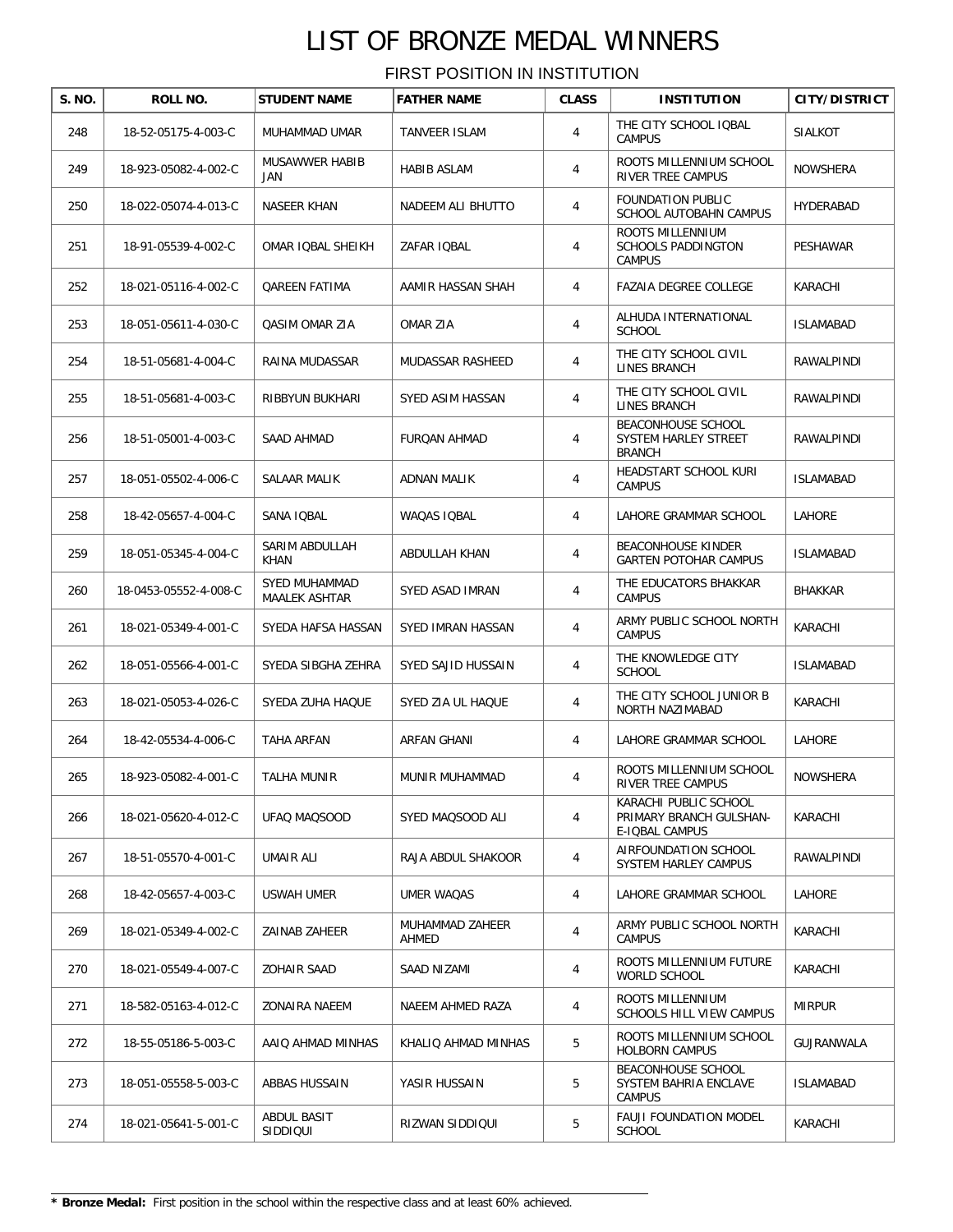| S. NO. | ROLL NO.              | <b>STUDENT NAME</b>   | <b>FATHER NAME</b>              | <b>CLASS</b> | <b>INSTITUTION</b>                                             | CITY/DISTRICT    |
|--------|-----------------------|-----------------------|---------------------------------|--------------|----------------------------------------------------------------|------------------|
| 275    | 18-051-05327-5-001-C  | ABDULLAH NOOR         | <b>FAHAD NOOR</b>               | 5            | ROOTS MILLENNIUM<br><b>SCHOOLS ECHS CAMPUS</b>                 | <b>ISLAMABAD</b> |
| 276    | 18-222-05616-5-004-C  | ABEER                 | ARSHAD ALI                      | 5            | AGA KHAN SCHOOL                                                | TANDOALLAHYAR    |
| 277    | 18-62-05335-5-003-C   | AHMED DAWOOD          | SHAKEEL KHALIQ                  | 5            | THE CITY SCHOOL<br><b>BAHAWALPUR CAMPUS</b>                    | BAHAWALPUR       |
| 278    | 18-021-05594-5-015-C  | AIMAN RAFIQUE         | RAFIQUE AHMED                   | 5            | SADEOUAIN GRAMMAR<br><b>SCHOOL</b>                             | KARACHI          |
| 279    | 18-42-05586-5-005-C   | ARYANA MALIK          | MUHAMMAD MALIK                  | 5            | MESSAGE GRAMMAR JUNIOR<br><b>SCHOOL</b>                        | <b>LAHORE</b>    |
| 280    | 18-051-05614-5-001-C  | AYIMAH GUL            | <b>FAHEEM AZAM</b>              | 5            | NUST CREATIVE LEARNING<br><b>SCHOOL</b>                        | <b>ISLAMABAD</b> |
| 281    | 18-42-05581-5-004-C   | DUA BATOOL            | MUHAMMAD ANWAR<br><b>SHAHID</b> | 5            | BEACONHOUSE SCHOOL<br>SYSTEM JOHAR TOWN GIRLS<br><b>CAMPUS</b> | LAHORE           |
| 282    | 18-021-05476-5-007-C  | EIRAJ DUA             | MUHAMMAD SHAFIQUE               | 5            | SALEEM NAWAZ FAZAIA<br><b>COLLEGE</b>                          | KARACHI          |
| 283    | 18-021-05594-5-005-C  | EMAN MOIN PARACHA     | <b>MOIN PARACHA</b>             | 5            | SADEQUAIN GRAMMAR<br><b>SCHOOL</b>                             | KARACHI          |
| 284    | 18-021-05671-5-011-C  | ESHAAL FARAZ          | <b>FARAZ HASHMI</b>             | 5            | AES SCHOOL FOR GIRLS                                           | KARACHI          |
| 285    | 18-021-05594-5-004-C  | ESHMAAL FATIMA HAQ    | DR INAM UL HAQ                  | 5            | SADEQUAIN GRAMMAR<br><b>SCHOOL</b>                             | KARACHI          |
| 286    | 18-051-05502-5-001-C  | <b>FARAZ MALIK</b>    | ADNAN MALIK                     | 5            | HEADSTART SCHOOL KURI<br><b>CAMPUS</b>                         | <b>ISLAMABAD</b> |
| 287    | 18-42-05374-5-010-C   | <b>FARHEEN KHAN</b>   | NADEEM KHAN                     | 5            | <b>GARRISON ACADEMY FOR</b><br><b>GIRLS</b>                    | LAHORE           |
| 288    | 18-42-05622-5-005-C   | FIBHA AHSAN           | RANA AHSAN RAZA                 | 5            | LAHORE GRAMMAR SCHOOL                                          | LAHORE           |
| 289    | 18-42-05622-5-006-C   | FIZZA ZAHRA           | FAIZ UL HASSAN                  | 5            | LAHORE GRAMMAR SCHOOL                                          | LAHORE           |
| 290    | 18-021-05683-5-002-C  | HABIB UR REHMAN       | INAM UR REHMAN                  | 5            | <b>GUARDS PUBLIC SCHOOL II</b>                                 | KARACHI          |
| 291    | 18-021-05649-5-002-C  | HALEEMA BABAR KHAN    | ZAHIR UDDIN BABAR               | 5            | THE HAMPTON SCHOOL                                             | KARACHI          |
| 292    | 18-021-05360-5-011-C  | HAMID ALI FIDA        | FIDAI MUK HUNZAI                | 5            | THE CITY SCHOOL PECHS<br>JUNIOR BOYS                           | KARACHI          |
| 293    | 18-051-05345-5-004-C  | HANIA KHURRAM         | KHURRAM MALIK                   | 5            | <b>BEACONHOUSE KINDER</b><br><b>GARTEN POTOHAR CAMPUS</b>      | <b>ISLAMABAD</b> |
| 294    | 18-022-05524-5-002-C  | HURAIN AROASH         | <b>MOHIUDDIN</b>                | 5            | THE CITY SCHOOL LIAQUAT<br><b>CAMPUS</b>                       | HYDERABAD        |
| 295    | 18-0453-05552-5-003-C | KAINAT FATIMA         | MALIK ABDUL RAZZAQ              | 5            | THE EDUCATORS BHAKKAR<br><b>CAMPUS</b>                         | BHAKKAR          |
| 296    | 18-47-05372-5-006-C   | KHADIJA MEHMOOD       | ANSUR MEHMOOD                   | 5            | CHENAB COLLEGE                                                 | <b>JHANG</b>     |
| 297    | 18-42-05073-5-007-C   | MAH-E-NO MULAZIM      | MULAZIM HUSSAIN                 | 5            | <b>GARRISON ACADEMY JUNIOR</b><br>TUFAIL SHAHEED CAMPUS        | LAHORE           |
| 298    | 18-051-05464-5-015-C  | MAHAD RIZWAN          | MUHAMMAD RIZWAN                 | 5            | AL-HUDA INTERNATIONAL<br>SCHOOL SECONDARY<br><b>SECTION</b>    | <b>ISLAMABAD</b> |
| 299    | 18-65-05563-5-003-C   | MAHIN NAJEEB          | MUHAMMAD NAJEEB<br>AKRAM        | 5            | THE CITY SCHOOL                                                | KHANEWAL         |
| 300    | 18-42-05073-5-004-C   | MAHJABEEN GULL        | MUHAMMAD AZEEM<br>SIKANDAR      | 5            | <b>GARRISON ACADEMY JUNIOR</b><br>TUFAIL SHAHEED CAMPUS        | LAHORE           |
| 301    | 18-051-05460-5-003-C  | <b>MAHNOOR RIZWAN</b> | RIZWAN HAFEEZ                   | 5            | BEACONHOUSE SCHOOL<br>SYSTEM PWD EXTENSION<br><b>BRANCH</b>    | <b>ISLAMABAD</b> |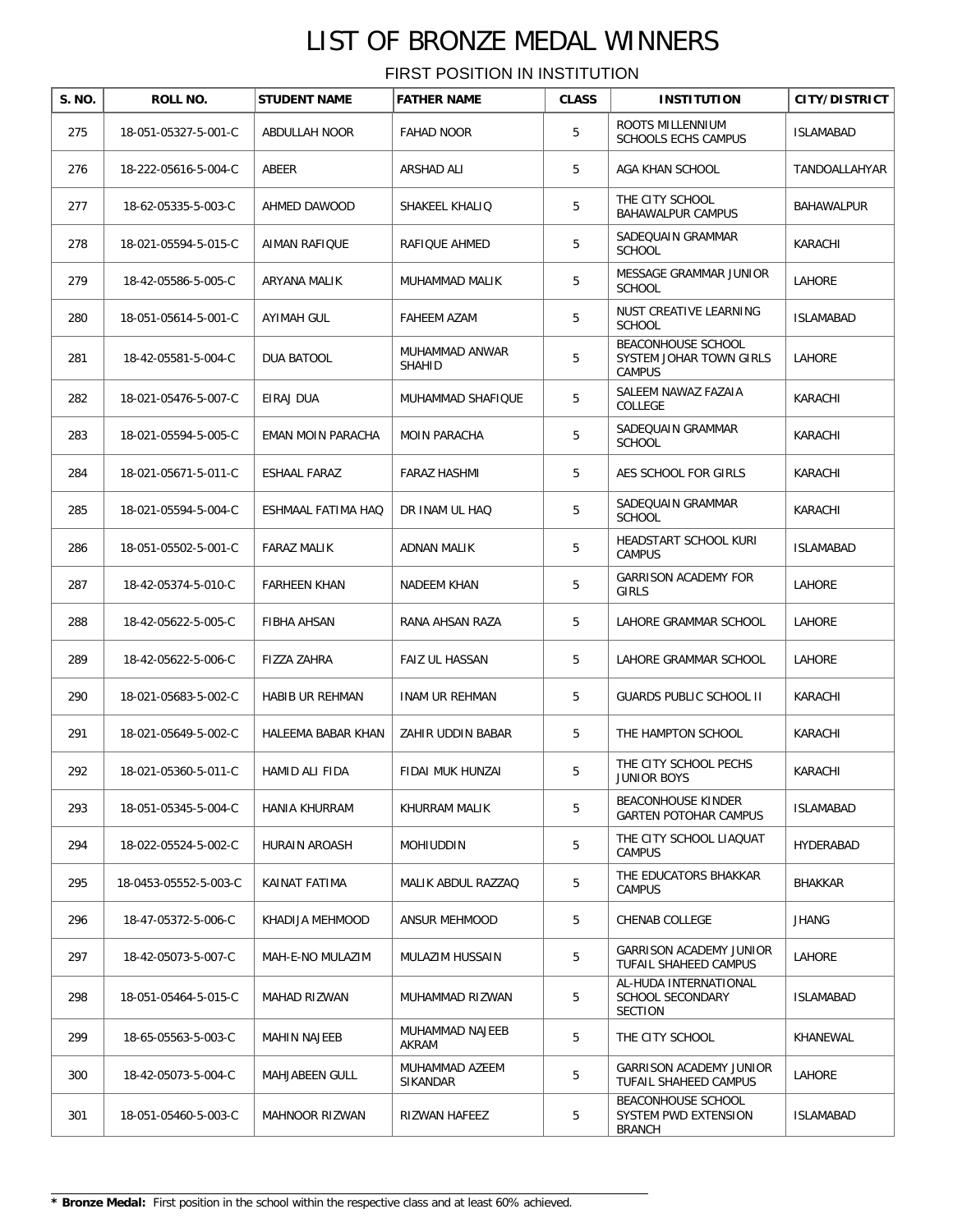FIRST POSITION IN INSTITUTION

| S. NO. | ROLL NO.             | <b>STUDENT NAME</b>                 | <b>FATHER NAME</b>                       | <b>CLASS</b> | <b>INSTITUTION</b>                                                       | <b>CITY/DISTRICT</b> |
|--------|----------------------|-------------------------------------|------------------------------------------|--------------|--------------------------------------------------------------------------|----------------------|
| 302    | 18-021-05531-5-003-C | MARZIA JAFAR                        | JAFAR HUSSAIN                            | 5            | THE CITY SCHOOL<br>UNIVERSITY ROAD CAMPUS                                | KARACHI              |
| 303    | 18-51-05151-5-002-C  | MINAAL JAMAL                        | MAJOR JAMAL SHOUKAT                      | 5            | ROOTS MILLENNIUM<br><b>SCHOOLS</b>                                       | RAWALPINDI           |
| 304    | 18-91-05300-5-003-C  | MUHAMMAD                            | MUHAMMAD ZUBAIR                          | 5            | BEACONHOUSE SCHOOL<br>SYSTEM PRIMARY BRANCH                              | PESHAWAR             |
| 305    | 18-42-05356-5-004-C  | MUHAMMAD AHMAD<br>SHAHID            | MUHAMMAD SHAHID<br><b>JAMIL CHAUDHRY</b> | 5            | LAHORE GRAMMAR SCHOOL                                                    | LAHORE               |
| 306    | 18-021-05410-5-002-C | MUHAMMAD AHMED<br><b>SHAIKH</b>     | ABDUR RAUF                               | 5            | THE CITY SCHOOL GULISTAN-<br><b>E-JOHAR CAMPUS</b>                       | KARACHI              |
| 307    | 18-051-05031-5-012-C | MUHAMMAD ARSHMAN<br>MAJEED          | ABDUL MAJEED                             | 5            | <b>ISLAMABAD CONVENT</b><br><b>SCHOOL</b>                                | <b>ISLAMABAD</b>     |
| 308    | 18-51-05096-5-004-C  | MUHAMMAD BILAL ZIA                  | MUHAMMAD ZIA UDDIN<br><b>TUFAIL</b>      | 5            | ROOTS IVY INTERNATIONAL<br>SCHOOL WESTRIDGE CAMPUS                       | RAWALPINDI           |
| 309    | 18-051-05608-5-002-C | MUHAMMAD HAMZA<br>ASAD              | ASAD ILYAS                               | 5            | DHAI EDUCATION SYSTEM<br><b>FLAGSHIP CMAPUS</b>                          | <b>ISLAMABAD</b>     |
| 310    | 18-021-05476-5-020-C | MUHAMMAD HASAAN                     | MUHAMMAD ARSHAD                          | 5            | SALEEM NAWAZ FAZAIA<br>COLLEGE                                           | KARACHI              |
| 311    | 18-022-05524-5-001-C | MUHAMMAD SABIEH-<br><b>URRAHMAN</b> | SAAD RAHMAN                              | 5            | THE CITY SCHOOL LIAQUAT<br><b>CAMPUS</b>                                 | HYDERABAD            |
| 312    | 18-55-05141-5-004-C  | MUHAMMAD SAEED                      | KHURRAM AHMED                            | 5            | ROOTS MILLENNIUM SCHOOL<br>KINGSBURY CAMPUS                              | GUJRANWALA           |
| 313    | 18-42-05344-5-009-C  | MUHAMMAD SAIM<br>KHALIQ             | ABDUL KHALIQ AFZAL                       | 5            | <b>GARRISON ACADEMY</b>                                                  | LAHORE               |
| 314    | 18-021-05683-5-009-C | MUHAMMAD TAHA                       | RASHID                                   | 5            | GUARDS PUBLIC SCHOOL II                                                  | KARACHI              |
| 315    | 18-52-05679-5-006-C  | NASEEB FATIMA                       | WASEEM KHADIM                            | 5            | THE CITY SCHOOL GIRLS<br><b>CAMPUS</b>                                   | <b>SIALKOT</b>       |
| 316    | 18-021-05360-5-003-C | OMAR ALAM FATMI                     | SHAMS ALAM FATMI                         | 5            | THE CITY SCHOOL PECHS<br><b>JUNIOR BOYS</b>                              | KARACHI              |
| 317    | 18-021-05619-5-001-C | PALWASHA SABEEH                     | SABEEH BIN MOMIN                         | 5            | THE CITY SCHOOL                                                          | KARACHI              |
| 318    | 18-42-05380-5-001-C  | SAFIA BILAL SAEED                   | BILAL AHMED SAEED                        | 5            | SISA-SCHOOL OF<br>INTERNATIONAL STUDIES IN<br><b>SCIENCE AND ARTS</b>    | LAHORE               |
| 319    | 18-025-05582-5-003-C | SAIF ALI SAMEJO                     | MUHAMMAD RAMZAN<br>SAMEJO                | 5            | <b>IBA COMMUNITY COLLEGE</b>                                             | DADU                 |
| 320    | 18-997-05478-5-004-C | <b>SHAHRAM</b>                      | ABDUL KHALIQ                             | 5            | INTERNATIONAL ISLAMIC<br>UNIVERSITY ISLAMABAD<br>SCHOOLS MANSEHRA CAMPUS | MANSEHRA             |
| 321    | 18-42-05028-5-012-C  | SHANZAY NASIR                       | <b>NASIR NAFEES</b>                      | 5            | <b>BEACONHOUSE SCHOOL</b><br>SYSTEM LMA PRIMARY                          | <b>LAHORE</b>        |
| 322    | 18-051-05119-5-002-C | SHEHERYAR MALIK                     | ASHRAF ALI AWAN                          | 5            | ROOTS MILLENNIUM SCHOOL<br>KINGSTON CAMPUS                               | <b>ISLAMABAD</b>     |
| 323    | 18-923-05082-5-003-C | SHEZA YASIR                         | YASIR HUMAYUN                            | 5            | ROOTS MILLENNIUM SCHOOL<br>RIVER TREE CAMPUS                             | <b>NOWSHERA</b>      |
| 324    | 18-021-05556-5-011-C | SYED SARIM MAZHAR                   | SYED MAZHAR RAHIM                        | 5            | BAI VIRBAIJI SOPARIVALA<br>PARSI HIGH SCHOOL                             | KARACHI              |
| 325    | 18-021-05641-5-002-C | TALHA SULTAN                        | ZULKIFAL MEHMOOD                         | 5            | <b>FAUJI FOUNDATION MODEL</b><br><b>SCHOOL</b>                           | KARACHI              |
| 326    | 18-022-05074-5-002-C | UMAMA RIZWAN                        | MUHAMMAD RIZWAN                          | 5            | FOUNDATION PUBLIC<br>SCHOOL AUTOBAHN CAMPUS                              | HYDERABAD            |
| 327    | 18-051-05535-5-001-C | WASEEF-ULLAH KHAN                   | SAMI ULLAH KHAN                          | 5            | BEACONHOUSE EDUCATIONAL<br>COMPLEX                                       | <b>ISLAMABAD</b>     |
| 328    | 18-51-05650-5-002-C  | ZAID BIN ATTIQUE                    | MUHAMMAD ATTIQUE                         | 5            | DAR-E-ARQAM SCHOOL<br><b>GHAURI TOWN CAMPUS</b>                          | RAWALPINDI           |
| 329    | 18-61-05390-6-001-C  | ABDULLAH KHAN                       | MUJEEB ULLAH KHAN                        | 6            | BEACONHOUSE SCHOOL<br>SYSTEM CANTT CAMPUS                                | MULTAN               |

**\* Bronze Medal:** First position in the school within the respective class and at least 60% achieved.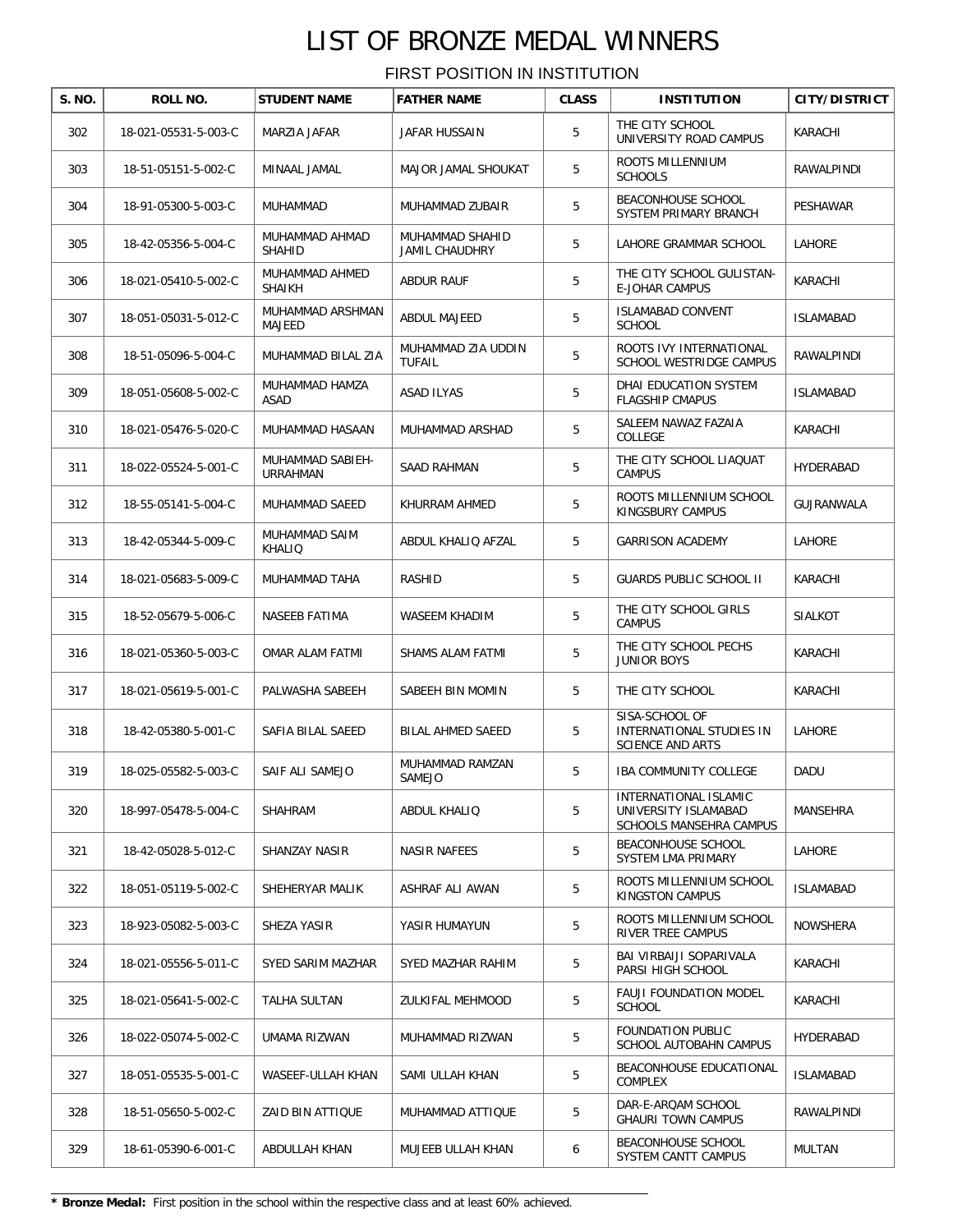| S. NO. | ROLL NO.             | <b>STUDENT NAME</b>            | <b>FATHER NAME</b>             | <b>CLASS</b> | <b>INSTITUTION</b>                                                              | CITY/DISTRICT    |
|--------|----------------------|--------------------------------|--------------------------------|--------------|---------------------------------------------------------------------------------|------------------|
| 330    | 18-021-05594-6-001-C | ABDULLAH SAGHIR                | MUHAMMAD SAGHIR                | 6            | SADEQUAIN GRAMMAR<br><b>SCHOOL</b>                                              | KARACHI          |
| 331    | 18-51-05096-6-001-C  | AHMED ALI                      | IZHAR UL HASSAN                | 6            | ROOTS IVY INTERNATIONAL<br>SCHOOL WESTRIDGE CAMPUS                              | RAWALPINDI       |
| 332    | 18-51-05596-6-001-C  | ALI ABBAS BUTT                 | AZHAR ABBAS BUTT               | 6            | BAHRIA FOUNDATION<br>COLLEGE                                                    | RAWALPINDI       |
| 333    | 18-051-05156-6-002-C | ALI AZHAR                      | MUHAMMAD HAZAR<br><b>KHAN</b>  | 6            | ROOTS MILLENNIUM<br><b>SCHOOLS GREENWICH</b><br><b>CAMPUS</b>                   | <b>ISLAMABAD</b> |
| 334    | 18-42-05411-6-001-C  | AMAL AMIR                      | AMIR JAMIL                     | 6            | <b>BEACONHOUSE SCHOOL</b><br><b>SYSTEM CSGC</b>                                 | LAHORE           |
| 335    | 18-42-05517-6-008-C  | AMAN ULLAH                     | AHSAN ULLAH                    | 6            | BEACONHOUSE SCHOOL<br>SYSTEM JOHAR TOWN BOYS<br><b>CAMPUS</b>                   | LAHORE           |
| 336    | 18-457-05064-6-003-C | ARFA NAUMAN                    | MUHAMMAD NAUMAN<br>TANVEER     | 6            | PREMIER PUBLIC HIGH<br><b>SCHOOL</b>                                            | PAKPATTAN        |
| 337    | 18-997-05478-6-001-C | EBADULLAH                      | SAAD ULL-ALLAH                 | 6            | INTERNATIONAL ISLAMIC<br>UNIVERSITY ISLAMABAD<br><b>SCHOOLS MANSEHRA CAMPUS</b> | MANSEHRA         |
| 338    | 18-44-05569-6-001-C  | EEMAN HASHIM                   | MUHAMMAD HASHIM                | 6            | <b>BEACONHOUSE SCHOOL</b><br>SYSTEM GIRLS CAMPUS                                | <b>OKARA</b>     |
| 339    | 18-42-05592-6-006-C  | <b>FAKHERAH RAZA</b>           | <b>FOWAD RAZA</b>              | 6            | ARMY PUBLIC SCHOOL                                                              | LAHORE           |
| 340    | 18-025-05582-6-002-C | FALAK NAZ GUL                  | LOUNG KHAN SOOMRO              | 6            | <b>IBA COMMUNITY COLLEGE</b>                                                    | DADU             |
| 341    | 18-022-05074-6-001-C | FARHAN ALI KHAN                | REHAN JAVED                    | 6            | FOUNDATION PUBLIC<br>SCHOOL AUTOBAHN CAMPUS                                     | HYDERABAD        |
| 342    | 18-62-05400-6-062-C  | FATIMA ARSHAD                  | ARSHAD HUSSAIN                 | 6            | SADIQ PUBLIC SCHOOL                                                             | BAHAWALPUR       |
| 343    | 18-021-05476-6-008-C | FATIMA BIN ARSHAD              | ARSHAD MEHMOOD                 | 6            | SALEEM NAWAZ FAZAIA<br>COLLEGE                                                  | KARACHI          |
| 344    | 18-051-05393-6-002-C | FATIMA NAVEED                  | NAVEED UL HAQ                  | 6            | ROOTS MILLENNIUM SCHOOL<br>PICCADILLY CAMPUS                                    | <b>ISLAMABAD</b> |
| 345    | 18-62-05400-6-052-C  | HAMDA ZEEJAH SAJID             | MOHAMMAD SAJID                 | 6            | SADIQ PUBLIC SCHOOL                                                             | BAHAWALPUR       |
| 346    | 18-051-05484-6-001-C | HAMNA WAQAS                    | MUHAMMAD WAQAS<br><b>IQBAL</b> | 6            | SUPER NOVA SCHOOL JUNIOR<br><b>BRANCH</b>                                       | <b>ISLAMABAD</b> |
| 347    | 18-51-05427-6-004-C  | HAMZA ILYAS                    | MUHAMMAD ILYAS                 | 6            | ARMY PUBLIC SCHOOL &<br><b>COLLEGE BOYS</b>                                     | RAWALPINDI       |
| 348    | 18-992-05157-6-004-C | MAAZ MUNIR                     | <b>AKHTAR MUNIR</b>            | 6            | ROOTS MILLENNIUM<br>SCHOOLS PINE CAMPUS                                         | ABBOTTABAD       |
| 349    | 18-55-05623-6-004-C  | MAIRA SIKANDER                 | SIKANDER ALI                   | 6            | BEACONHOUSE SCHOOL<br>SYSTEM PALM TREE CAMPUS<br><b>GIRLS BRANCH</b>            | GUJRANWALA       |
| 350    | 18-42-05644-6-002-C  | MIAN MUHAMMAD<br><b>JIBRAN</b> | <b>INAYATULLAH</b>             | 6            | BEACON HOUSE SCHOOL<br>SYSTEM MODEL TOWN BOYS<br><b>BRANCH</b>                  | LAHORE           |
| 351    | 18-923-05082-6-006-C | MUHAMMAD AASHIR                | SHERDAD AHMAD                  | 6            | ROOTS MILLENNIUM SCHOOL<br>RIVER TREE CAMPUS                                    | <b>NOWSHERA</b>  |
| 352    | 18-051-05638-6-001-C | MUHAMMAD ABBAS                 | SYED ZEESHAN HAIDER            | 6            | HEADSTART GTR BRANCH                                                            | <b>ISLAMABAD</b> |
| 353    | 18-91-05354-6-002-C  | MUHAMMAD AHMAD<br><b>IRFAN</b> | IRFAN JAMEEL MINHAS            | 6            | BEACONHOUSE SCHOOL<br>SYSTEM SENIOR BRANCH                                      | PESHAWAR         |
| 354    | 18-051-05031-6-005-C | MUHAMMAD AHMED<br>MUJTABA      | ABID HUSSAIN                   | 6            | ISLAMABAD CONVENT<br><b>SCHOOL</b>                                              | ISLAMABAD        |
| 355    | 18-42-05517-6-006-C  | MUHAMMAD AYAN                  | IRFAN RAHIM                    | 6            | BEACONHOUSE SCHOOL<br>SYSTEM JOHAR TOWN BOYS<br><b>CAMPUS</b>                   | LAHORE           |
| 356    | 18-51-05645-6-006-C  | MUHAMMAD BIN<br>YASIR          | RASHID REHMAN                  | 6            | ROOTS INTERNATIONAL<br><b>SCHOOLS</b>                                           | RAWALPINDI       |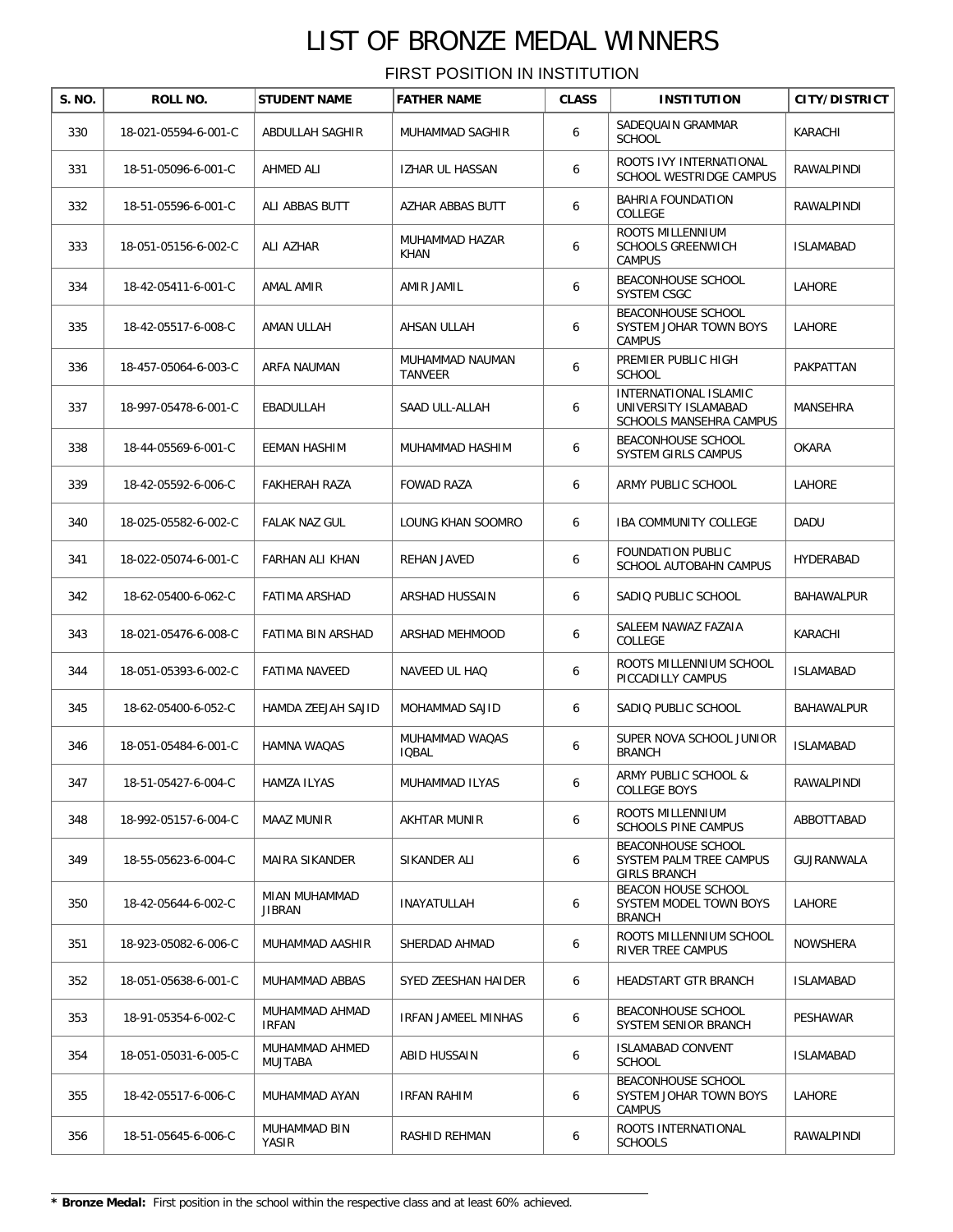| S. NO. | ROLL NO.              | <b>STUDENT NAME</b>              | <b>FATHER NAME</b>              | <b>CLASS</b> | <b>INSTITUTION</b>                                                  | <b>CITY/DISTRICT</b> |
|--------|-----------------------|----------------------------------|---------------------------------|--------------|---------------------------------------------------------------------|----------------------|
|        |                       |                                  |                                 |              |                                                                     |                      |
| 357    | 18-42-05356-6-005-C   | MUHAMMAD HAMZA<br>ZAFAR          | MUHAMMAD ZAFAR<br><b>IOBAL</b>  | 6            | LAHORE GRAMMAR SCHOOL                                               | <b>LAHORE</b>        |
| 358    | 18-53-05381-6-006-C   | MUHAMMAD MADNI                   | <b>BILAL ASLAM</b>              | 6            | THE EDUCATORS BARA DARI<br><b>CAMPUS</b>                            | <b>GUJRAT</b>        |
| 359    | 18-021-05549-6-005-C  | MUHAMMAD<br>MUEAZUDDIN HAIDER    | MUHAMMAD WASIUDDIN<br>HAIDER    | 6            | ROOTS MILLENNIUM FUTURE<br>WORLD SCHOOL                             | KARACHI              |
| 360    | 18-65-05563-6-005-C   | MUHAMMAD RAFAY<br><b>ASHFAQ</b>  | MUHAMMAD ASHFAQ<br><b>AHMED</b> | 6            | THE CITY SCHOOL                                                     | KHANEWAL             |
| 361    | 18-021-05565-6-007-C  | MUHAMMAD SABIR<br><b>HUSSAIN</b> | <b>BAKHT KHAN</b>               | 6            | FEDERAL ENGLISH<br><b>GOVERNMENT BOYS</b><br>SECONDARY SCHOOL NO. 1 | KARACHI              |
| 362    | 18-51-05642-6-002-C   | MUHAMMAD WALEED<br>KHAN          | ZAHID ALI SHAH                  | 6            | THE CITY SCHOOL JUNIOR                                              | RAWALPINDI           |
| 363    | 18-91-05115-6-001-C   | MUNEER DIN KHAN                  | SHAWMS DIN KHAN                 | 6            | ROOTS MILLENNIUM<br>SCHOOLS KHYBER CAMPUS                           | PESHAWAR             |
| 364    | 18-52-05543-6-003-C   | MUSTAFA MAHMOOD<br>QURESHI       | KASHIF MAHMOOD<br>QURESHI       | 6            | ROOTS MILLENNIUM<br><b>SCHOOLS SANDILANDS</b><br><b>CAMPUS</b>      | <b>SIALKOT</b>       |
| 365    | 18-021-05572-6-008-C  | NATALIA AFTAB                    | AFTAB ALAM                      | 6            | THE SMART SCHOOL NORTH<br><b>KARACHI CAMPUS</b>                     | KARACHI              |
| 366    | 18-51-05004-6-003-C   | NAUSHERWAN HAIDER                | KHURRAM SHAHZAD                 | 6            | BEACONHOUSE SCHOOL<br>SYSTEM CIVIL LINES BRANCH                     | RAWALPINDI           |
| 367    | 18-42-05374-6-013-C   | NOOR UL AIN                      | RAFI UD DIN BABER               | 6            | <b>GARRISON ACADEMY FOR</b><br><b>GIRLS</b>                         | LAHORE               |
| 368    | 18-051-05676-6-001-C  | NORINA AZAM                      | FEROZ AZAM                      | 6            | UNITY INTERNATIONAL<br><b>SCHOOL</b>                                | <b>ISLAMABAD</b>     |
| 369    | 18-021-05658-6-002-C  | RAEHA ZAHID                      | M. ZAHID ZAHEER                 | 6            | BAHRIA COLLEGE KARSAZ                                               | KARACHI              |
| 370    | 18-62-05400-6-043-C   | RAMEESHA MAHMOOD                 | <b>FAZAL MAHMOOD</b>            | 6            | SADIQ PUBLIC SCHOOL                                                 | BAHAWALPUR           |
| 371    | 18-51-05609-6-009-C   | RIDA NADEEM                      | NADEEM ASLAM                    | 6            | <b>FAUJI FOUNDATION MODEL</b><br>SCHOOL TULSA ROAD<br><b>CAMPUS</b> | RAWALPINDI           |
| 372    | 18-42-05670-6-021-C   | SALEH MUHAMMAD                   | MUHAMMAD NOSHAD                 | 6            | THE CITY SCHOOL RAVI<br><b>CAMPUS</b>                               | LAHORE               |
| 373    | 18-051-05678-6-002-C  | SAMAAK IQBAL                     | MUHAMMAD IQBAL                  | 6            | PAKTURK INTERNATIONAL<br>SCHOOLS AND COLLEGES<br>CHAKSHEZAD CAMPUS  | <b>ISLAMABAD</b>     |
| 374    | 18-0453-05552-6-006-C | SHAH MEER HAIDER<br>KHAN         | HIMAYAT ULLAH KHAN              | 6            | THE EDUCATORS BHAKKAR<br><b>CAMPUS</b>                              | BHAKKAR              |
| 375    | 18-051-05134-6-008-C  | SHAHEER UZAIR<br>QURESHI         | M. UZAIR A. QURESHI             | 6            | ROOTS SCHOOL SYSTEM<br>DHA-I FLAGSHIP CAMPUS<br>JUNIOR SCHOOL       | ISLAMABAD            |
| 376    | 18-021-05630-6-003-C  | SHAHMURAD WASEEM<br><b>WAMIQ</b> | WASEEM WAMIQ                    | 6            | THE CITY SCHOOL PAF<br>CHAPTER                                      | KARACHI              |
| 377    | 18-051-05327-6-001-C  | SIBRA NAVEED                     | ABDUL NAVEED KAYANI             | 6            | ROOTS MILLENNIUM<br><b>SCHOOLS ECHS CAMPUS</b>                      | <b>ISLAMABAD</b>     |
| 378    | 18-021-05159-6-002-C  | SYED AYAAN HASSAN                | SYED MUSHARRAF<br>HASSAN        | 6            | THE CITY SCHOOL GULSHAN<br>CAMPUS B                                 | KARACHI              |
| 379    | 18-51-05020-6-007-C   | SYED AYAN HUSSAIN                | SYED SAJID HUSSAIN              | 6            | THE SCIENCE SCHOOL<br>RAWALPINDI CAMPUS                             | RAWALPINDI           |
| 380    | 18-51-05596-6-002-C   | SYED EHTHZAZ<br>AHMED            | SYED LAL SYED                   | 6            | BAHRIA FOUNDATION<br>COLLEGE                                        | RAWALPINDI           |
| 381    | 18-55-05141-6-004-C   | WANIA AMANAT                     | SOHAIL RIAZ                     | 6            | ROOTS MILLENNIUM SCHOOL<br>KINGSBURY CAMPUS                         | GUJRANWALA           |
| 382    | 18-51-05637-6-004-C   | YAHYA AMIR                       | AMIR KHAWAJA                    | 6            | ROOTS GARDEN SCHOOL<br>ADIALA CAMPUS                                | RAWALPINDI           |
| 383    | 18-42-05374-6-001-C   | ZAAFRAH KHAN                     | MUHAMMAD AASHNAS<br>KHAN        | 6            | GARRISON ACADEMY FOR<br><b>GIRLS</b>                                | LAHORE               |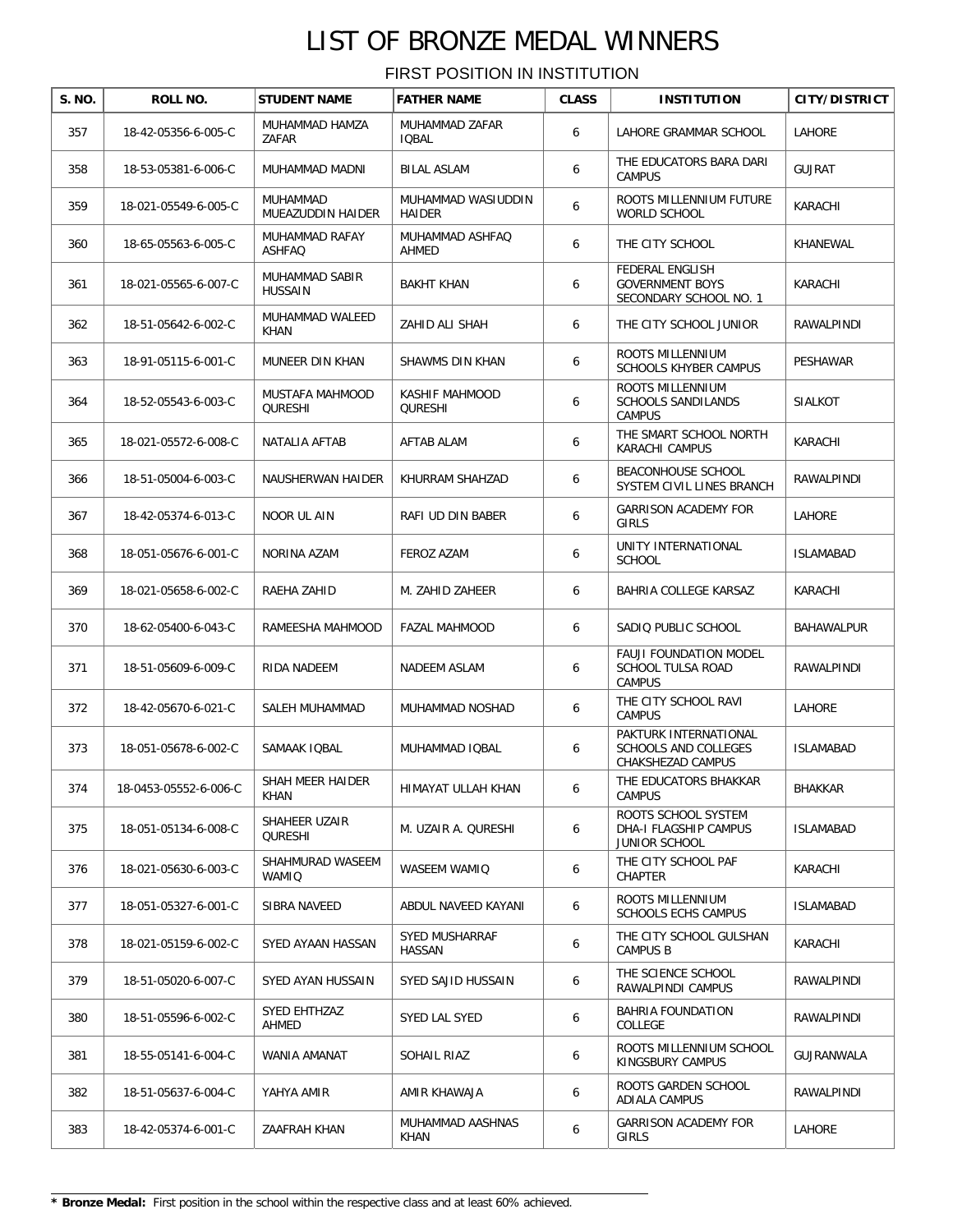| S. NO. | ROLL NO.             | <b>STUDENT NAME</b>        | <b>FATHER NAME</b>              | <b>CLASS</b>   | <b>INSTITUTION</b>                                               | CITY/DISTRICT      |
|--------|----------------------|----------------------------|---------------------------------|----------------|------------------------------------------------------------------|--------------------|
| 384    | 18-992-05157-6-003-C | ZARGHUNA ARBAB             | ARBAB SADAT KHAN                | 6              | ROOTS MILLENNIUM<br><b>SCHOOLS PINE CAMPUS</b>                   | ABBOTTABAD         |
| 385    | 18-021-05549-7-007-C | AAYAN YOUSUF               | YOUSUF HUMAYUN                  | $\overline{7}$ | ROOTS MILLENNIUM FUTURE<br><b>WORLD SCHOOL</b>                   | KARACHI            |
| 386    | 18-021-05683-7-014-C | ABDUL RAFAY                | RASHID JAVED                    | $\overline{7}$ | GUARDS PUBLIC SCHOOL II                                          | KARACHI            |
| 387    | 18-42-05394-7-003-C  | ABDULLAH BUTT              | HABIB ULLAH BUTT                | $\overline{7}$ | <b>GARRISON ACADEMY FOR</b><br><b>BOYS</b>                       | LAHORE             |
| 388    | 18-051-05676-7-001-C | ABDULLAH ZUBAIRI           | HASHIR MUSTAFA<br><b>ZUBERI</b> | $\overline{7}$ | UNITY INTERNATIONAL<br><b>SCHOOL</b>                             | <b>ISLAMABAD</b>   |
| 389    | 18-42-05239-7-010-C  | ABEER MALIK                | MAJ. ZAHID BARI<br>(SHAHEED)    | $\overline{7}$ | ARMY PUBLIC SCHOOL<br>MAHFOOZ SHAHEED                            | LAHORE             |
| 390    | 18-544-05230-7-001-C | ABU TURAB AZAM             | DR. ABUAZAR AZAM                | $\overline{7}$ | BEACONHOUSE SCHOOL<br><b>SYSTEM</b>                              | <b>JHELUM</b>      |
| 391    | 18-51-05645-7-003-C  | AHMAD ABDULLAH             | MAJID HUSSAIN                   | $\overline{7}$ | ROOTS INTERNATIONAL<br><b>SCHOOLS</b>                            | RAWALPINDI         |
| 392    | 18-051-05023-7-001-C | ALIZA FATIMA               | MUHAMMAD SAQLAIN                | 7              | THE SCIENCE SCHOOL                                               | <b>ISLAMABAD</b>   |
| 393    | 18-42-05540-7-001-C  | AMMAR ASIF                 | MUHAMMAD ASIF<br>NADEEM         | $\overline{7}$ | FUTURE WORLD SCHOOL<br><b>ROOTS MILLENNIUM</b><br><b>SCHOOLS</b> | LAHORE             |
| 394    | 18-52-05301-7-005-C  | AYESHA AKBAR               | MUHAMMAD AKBAR                  | $\overline{7}$ | ARMY PUBLIC SCHOOL GIRLS<br><b>BRANCH</b>                        | <b>SIALKOT</b>     |
| 395    | 18-42-05622-7-006-C  | AYEZA ASLAM                | MUHAMMAD ASLAM<br>AWAN          | $\overline{7}$ | LAHORE GRAMMAR SCHOOL                                            | LAHORE             |
| 396    | 18-42-05469-7-001-C  | <b>BARYAL KHAN</b>         | MUHAMMAD IJAZ KHAN              | $\overline{7}$ | BEACONHOUSE SCHOOL<br>SYSTEM CANAL SIDE BOYS<br><b>CAMPUS</b>    | LAHORE             |
| 397    | 18-051-05464-7-013-C | DAWUD KHAN                 | <b>MAJID KHAN</b>               | $\overline{7}$ | AL-HUDA INTERNATIONAL<br>SCHOOL SECONDARY<br><b>SECTION</b>      | <b>ISLAMABAD</b>   |
| 398    | 18-025-05582-7-011-C | FAIZAN-E-MUSTAFA<br>JAMALI | MUHAMMAD RAFIQUE<br>JAMALI      | $\overline{7}$ | <b>IBA COMMUNITY COLLEGE</b>                                     | DADU               |
| 399    | 18-42-05009-7-010-C  | FARZAN SALEEM BUTT         | SALEEM WAQAS BUTT               | $\overline{7}$ | LAHORE GRAMMAR GULBERG<br>MIDDLE SCHOOL FOR BOYS                 | LAHORE             |
| 400    | 18-021-05671-7-024-C | HAADIA NARMEEN             | ABID AZIZ                       | $\overline{7}$ | AES SCHOOL FOR GIRLS                                             | KARACHI            |
| 401    | 18-42-05513-7-005-C  | HAFSA ZARYAB               | MUHAMMAD ZARYAB<br>QURESHI      | 7              | SICAS GIRLS CAMPUS                                               | LAHORE             |
| 402    | 18-022-05225-7-020-C | <b>HALEEMA JOSEEM</b>      | <b>JOSEEM ANWER</b>             | $\overline{7}$ | ARMY PUBLIC SCHOOL AND<br>COLLEGE                                | HYDERABAD          |
| 403    | 18-91-05300-7-001-C  | HAMMAD AHMAD               | KHURRAM SHAHZAD                 | $\overline{7}$ | BEACONHOUSE SCHOOL<br>SYSTEM PRIMARY BRANCH                      | PESHAWAR           |
| 404    | 18-56-05377-7-002-C  | HASHIR ZAHEER              | ZAHEER AHMAD                    | $\overline{7}$ | BEACONHOUSE SCHOOL<br>SYSTEM                                     | <b>SHEIKHUPURA</b> |
| 405    | 18-55-05625-7-001-C  | HOORIYA MALIK              |                                 | $\overline{7}$ | LAHORE COLLEGE OF ARTS<br>AND SCIENCE GUJRANWALA<br>CAMPUS       | GUJRANWALA         |
| 406    | 18-42-05580-7-011-C  | INAYA SHAFI                | FAISAL SHAFI                    | $\overline{7}$ | LAHORE GRAMMAR SCHOOL                                            | LAHORE             |
| 407    | 18-42-05425-7-001-C  | JAHANDAD IRFAN<br>WARRAICH | IRFAN SAFDAR WARAICH            | $7^{\circ}$    | LAHORE SCHOOL SYSTEM                                             | LAHORE             |
| 408    | 18-022-05225-7-003-C | JAWAD ALI                  | <b>MINHON KHAN</b>              | $\overline{7}$ | ARMY PUBLIC SCHOOL AND<br>COLLEGE                                | HYDERABAD          |
| 409    | 18-938-05673-7-003-C | KABIR KHAN                 | PERVAIZ KHAN                    | 7              | THE CITY SCHOOL SWABI<br><b>CAMPUS</b>                           | SWABI              |
| 410    | 18-42-05497-7-006-C  | KISAA E ZAINAB             | MUHAMMAD RAZA                   | 7              | DHA SENIOR SCHOOL FOR<br>GIRLS                                   | LAHORE             |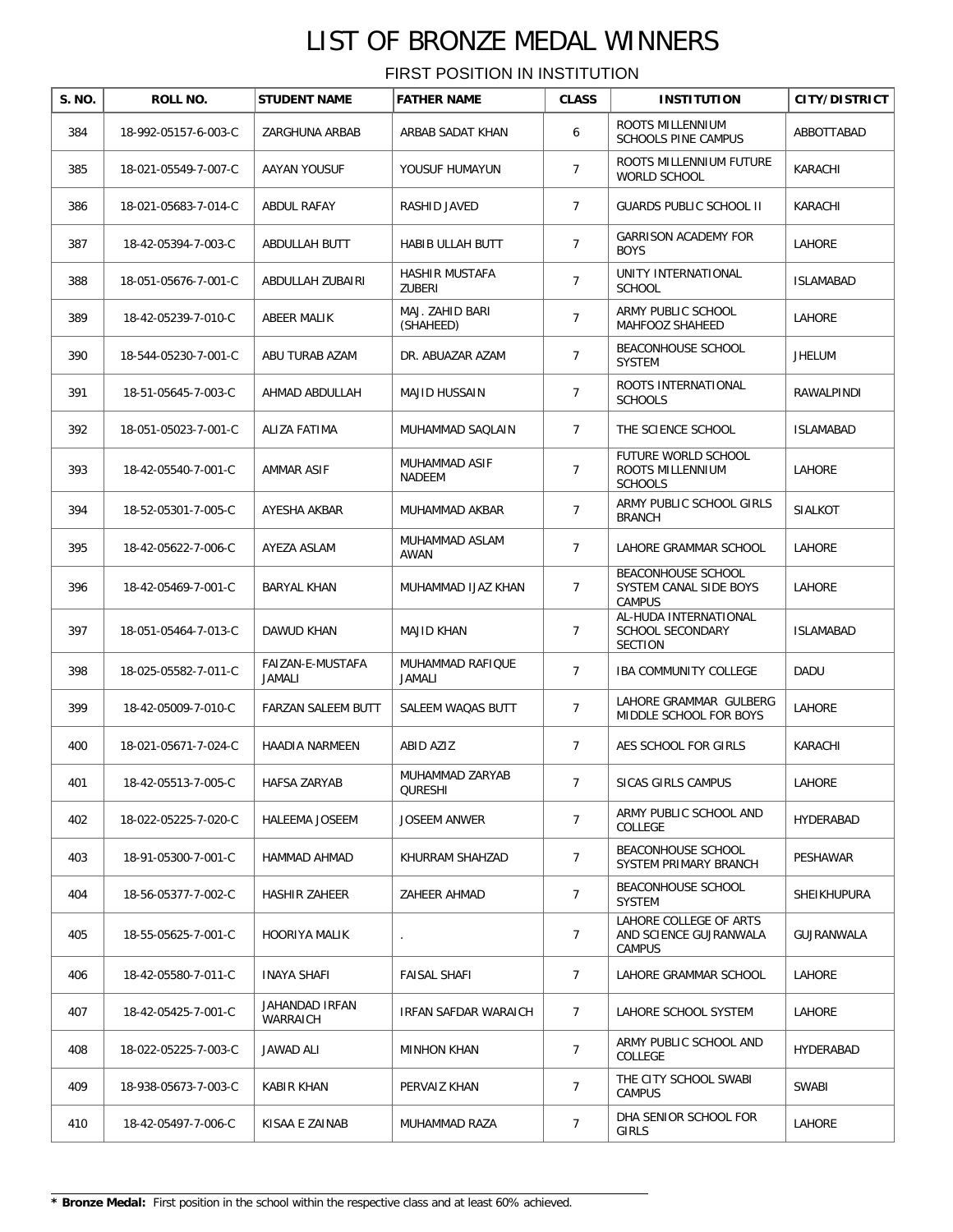| S. NO. | ROLL NO.             | <b>STUDENT NAME</b>               | <b>FATHER NAME</b>              | <b>CLASS</b>   | <b>INSTITUTION</b>                                                    | <b>CITY/DISTRICT</b> |
|--------|----------------------|-----------------------------------|---------------------------------|----------------|-----------------------------------------------------------------------|----------------------|
| 411    | 18-42-05497-7-011-C  | <b>LALAIN IMTIAZ</b>              | NADEEM IMTIAZ                   | $\overline{7}$ | DHA SENIOR SCHOOL FOR<br><b>GIRLS</b>                                 | LAHORE               |
| 412    | 18-051-05123-7-004-C | M. WAJAHAT SHAKEEL                | MUHAMMAD SHAKEEL                | $\overline{7}$ | <b>ISLAMABAD CONVENT</b><br>SCHOOL H-8/4 CAMPUS                       | <b>ISLAMABAD</b>     |
| 413    | 18-51-05609-7-001-C  | MALAIKA JUNAID                    | <b>JUNAID RABBANI</b>           | 7              | <b>FAUJI FOUNDATION MODEL</b><br>SCHOOL TULSA ROAD<br><b>CAMPUS</b>   | RAWALPINDI           |
| 414    | 18-42-05239-7-008-C  | MARYAM ALI                        | M. QADEER ASI                   | $\overline{7}$ | ARMY PUBLIC SCHOOL<br>MAHFOOZ SHAHEED                                 | LAHORE               |
| 415    | 18-55-05453-7-003-C  | MINA MURTAZA<br>CHEEMA            | <b>GHULAM MURTAZA</b><br>CHEEMA | $\overline{7}$ | FEDERAL SCIENCE COLLEGE<br><b>GIRLS WING</b>                          | <b>GUJRANWALA</b>    |
| 416    | 18-42-05380-7-008-C  | MIRZA AHSAN BAIG                  | MIRZA KAMAL BAIG                | 7              | SISA-SCHOOL OF<br>INTERNATIONAL STUDIES IN<br><b>SCIENCE AND ARTS</b> | LAHORE               |
| 417    | 18-51-05391-7-003-C  | MISBAH MUSHTAQ                    | MUHMMAD MUSHTAQ                 | $\overline{7}$ | ARMY PUBLIC SCHOOL<br><b>COLLEGE FOR GIRLS</b>                        | RAWALPINDI           |
| 418    | 18-021-05549-7-008-C | MOHIBULLAH KHAN                   | SANAULLAH KHAN                  | $\overline{7}$ | ROOTS MILLENNIUM FUTURE<br><b>WORLD SCHOOL</b>                        | KARACHI              |
| 419    | 18-42-05610-7-001-C  | <b>MOHID KHALIL</b>               | KHALIL UR REHMAN                | $\overline{7}$ | LA SALLE SCHOOL SYTEM                                                 | <b>LAHORE</b>        |
| 420    | 18-41-05550-7-014-C  | MUHAMMAD AHMED<br><b>ASIF</b>     | MUHAMMAD ASIF<br><b>ANWAAR</b>  | $\overline{7}$ | BEACONHOUSE SCHOOL<br>SYSTEM CANAL CAMPUS                             | FAISALABAD           |
| 421    | 18-42-05304-7-008-C  | MUHAMMAD HAMZA                    | ABDUL REHMAN                    | $\overline{7}$ | <b>BEACONHOUSE GARDEN</b><br>TOWN CAMPUS PRIMARY<br><b>SCHOOL</b>     | LAHORE               |
| 422    | 18-91-05680-7-011-C  | MUHAMMAD HASSAN                   | TAUSEEF UDDIN HAIDER            | 7              | ROOTS MILLENNIUM<br><b>SCHOOLS KHYBER CAMPUS</b><br>SENIOR SECTION    | PESHAWAR             |
| 423    | 18-42-05498-7-002-C  | MUHAMMAD IBRAHIM<br>HISHAM        | MOHAMMAD HISHAM                 | $\overline{7}$ | SICAS LIBERTY COMPLEX<br>JUNIOR MIDDLE SECTION                        | LAHORE               |
| 424    | 18-42-05356-7-003-C  | MUHAMMAD IZAN ASR                 | MUJADAD ASR                     | $\overline{7}$ | LAHORE GRAMMAR SCHOOL                                                 | LAHORE               |
| 425    | 18-47-05372-7-006-C  | MUHAMMAD MURTAZA                  | ALI ZARYAB                      | 7              | CHENAB COLLEGE                                                        | JHANG                |
| 426    | 18-42-05380-7-009-C  | MUHAMMAD YAHYA<br><b>JEHANGIR</b> | TARIQ JEHANGIR                  | $\overline{7}$ | SISA-SCHOOL OF<br>INTERNATIONAL STUDIES IN<br><b>SCIENCE AND ARTS</b> | LAHORE               |
| 427    | 18-51-05001-7-005-C  | NAFEH MOHAMMAD                    | MALIK NUSRAT JAVED              | $\overline{7}$ | BEACONHOUSE SCHOOL<br>SYSTEM HARLEY STREET<br><b>BRANCH</b>           | RAWALPINDI           |
| 428    | 18-457-05064-7-001-C | NAVERA TANVEER                    | TANVEER AZIZ                    | $\overline{7}$ | PREMIER PUBLIC HIGH<br><b>SCHOOL</b>                                  | PAKPATTAN            |
| 429    | 18-42-05622-7-003-C  | REEHAM JAVED                      | JAVED AMJAD                     | $\overline{7}$ | LAHORE GRAMMAR SCHOOL                                                 | LAHORE               |
| 430    | 18-722-05325-7-001-C | SAARAS BAJAJ                      | DR ANEEL KUMAR                  | $\overline{7}$ | <b>IBA COMMUNITY COLLEGE</b>                                          | <b>JACOBABAD</b>     |
| 431    | 18-53-05381-7-001-C  | SALAT AHMED                       | ATZAZ AHMED                     | $\overline{7}$ | THE EDUCATORS BARA DARI<br><b>CAMPUS</b>                              | <b>GUJRAT</b>        |
| 432    | 18-42-05440-7-026-C  | SHAHNZAY SHAHMEER                 | SHAHMEER                        | $\overline{7}$ | <b>GARRISON ACADEMY SENIOR</b><br>TUFAIL SHAHEED CAMPUS               | LAHORE               |
| 433    | 18-021-05556-7-001-C | SHAKIR DAL                        | ABDUL SATTAR DAL                | $\overline{7}$ | BAI VIRBAIJI SOPARIVALA<br>PARSI HIGH SCHOOL                          | KARACHI              |
| 434    | 18-938-05673-7-001-C | SHEHARYAR KHAN                    | SHAMSHER ALI KHAN               | $\overline{7}$ | THE CITY SCHOOL SWABI<br><b>CAMPUS</b>                                | SWABI                |
| 435    | 18-41-05550-7-021-C  | SHEHRYAR ALAM                     | MEHBOOB ALAM                    | $\overline{7}$ | BEACONHOUSE SCHOOL<br>SYSTEM CANAL CAMPUS                             | FAISALABAD           |
| 436    | 18-42-05009-7-001-C  | TAHA FAROOK                       | MANZAR FAROOK                   | $\overline{7}$ | LAHORE GRAMMAR GULBERG<br>MIDDLE SCHOOL FOR BOYS                      | LAHORE               |
| 437    | 18-051-05409-7-001-C | TALAAL AHMAD KHAN                 | AHMAD BILAL KHAN                | 7              | ROOTS MILLENNIUM<br>SCHOOLS ONE WORLD<br><b>CAMPUS</b>                | <b>ISLAMABAD</b>     |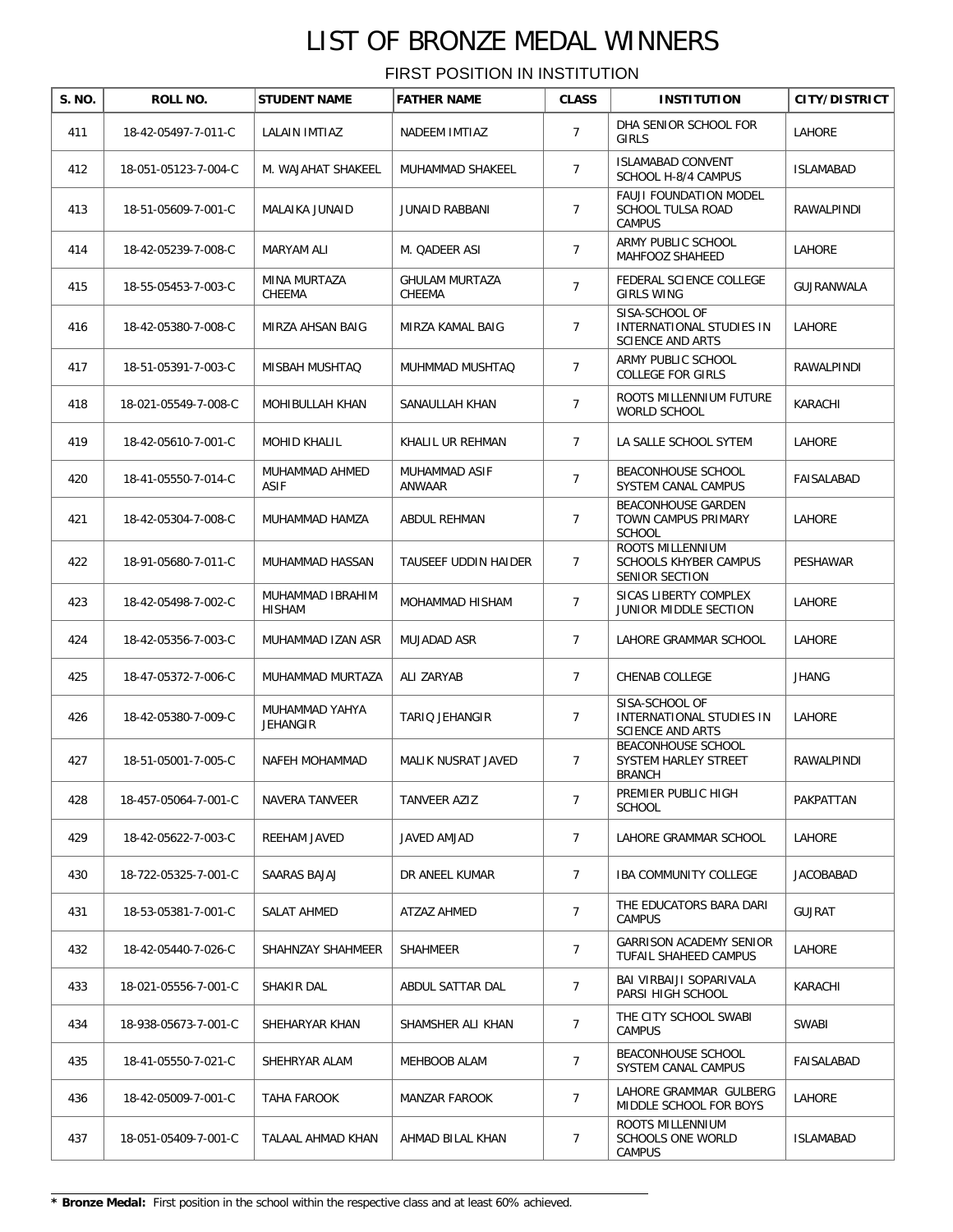| S. NO. | ROLL NO.             | <b>STUDENT NAME</b>            | <b>FATHER NAME</b>               | <b>CLASS</b>   | <b>INSTITUTION</b>                                                     | <b>CITY/DISTRICT</b> |
|--------|----------------------|--------------------------------|----------------------------------|----------------|------------------------------------------------------------------------|----------------------|
| 438    | 18-91-05680-7-015-C  | TALHA MASUD KHAN               | <b>JUNAID MASUD KHAN</b>         | $\overline{7}$ | ROOTS MILLENNIUM<br><b>SCHOOLS KHYBER CAMPUS</b><br>SENIOR SECTION     | <b>PESHAWAR</b>      |
| 439    | 18-42-05051-7-007-C  | <b>UBAID UR REHMAN</b>         | MUHAMMAD HUSSAIN                 | $\overline{7}$ | THE TRUST SCHOOL (FOR<br>BOYS)                                         | <b>LAHORE</b>        |
| 440    | 18-938-05673-7-002-C | WAJEEH UZ ZAMAN<br>KHAN        | BAKHT ZAMAN KHAN                 | $\overline{7}$ | THE CITY SCHOOL SWABI<br><b>CAMPUS</b>                                 | SWABI                |
| 441    | 18-42-05009-7-023-C  | YASEEN AHMED                   | WAHEED AHMED                     | $\overline{7}$ | LAHORE GRAMMAR GULBERG<br>MIDDLE SCHOOL FOR BOYS                       | LAHORE               |
| 442    | 18-051-05081-7-010-C | YUMNA MUKHTAR                  | MUKHTAR AHMED                    | $\overline{7}$ | <b>BAHRIA COLLEGE</b>                                                  | <b>ISLAMABAD</b>     |
| 443    | 18-021-05671-7-023-C | YUSRA ZAMIR                    | ZAMIR AHMED SHAIKH               | $\overline{7}$ | AES SCHOOL FOR GIRLS                                                   | KARACHI              |
| 444    | 18-021-05572-7-002-C | ZAINAB ALI                     | MUHAMMAD SOHAIL ALI              | $\overline{7}$ | THE SMART SCHOOL NORTH<br>KARACHI CAMPUS                               | KARACHI              |
| 445    | 18-42-05440-7-001-C  | ZAINAB TARIQ                   | TARIO                            | $\overline{7}$ | GARRISON ACADEMY SENIOR<br>TUFAIL SHAHEED CAMPUS                       | LAHORE               |
| 446    | 18-021-05683-7-012-C | ZOUFISHAN                      | SALEEM BAIG                      | $\overline{7}$ | <b>GUARDS PUBLIC SCHOOL II</b>                                         | KARACHI              |
| 447    | 18-021-05671-7-043-C | ZUHAIRAA BAIG                  | MIRZA SAAD BAIG                  | $\overline{7}$ | AES SCHOOL FOR GIRLS                                                   | KARACHI              |
| 448    | 18-51-05004-8-004-C  | ABDUL FASI BIN<br>ABRAR RAJA   | MUHAMMAD IBRAR<br><b>HUSSAIN</b> | 8              | BEACONHOUSE SCHOOL<br>SYSTEM CIVIL LINES BRANCH                        | RAWALPINDI           |
| 449    | 18-021-05647-8-008-C | ABDUL GHANI<br><b>QURAISHI</b> | BADRUDDIN AHMAD<br>QURAISHI      | 8              | KARACHI GRAMMAR SCHOOL<br>MIDDLE SECTION                               | KARACHI              |
| 450    | 18-47-05372-8-004-C  | ABEEHA RAHEEN                  | <b>BASHIR AHMED</b>              | 8              | CHENAB COLLEGE                                                         | <b>JHANG</b>         |
| 451    | 18-91-05529-8-003-C  | <b>ADNAN KHAN</b>              | KHANDAN KHAN                     | 8              | EDWARDES COLLEGE SCHOOL                                                | PESHAWAR             |
| 452    | 18-53-05515-8-009-C  | AFFAF ALI HASSAN               | HASSAN KAMRAN                    | 8              | MILITARY COLLEGE JHELUM<br>SARAI ALAMGIR                               | <b>GUJRAT</b>        |
| 453    | 18-42-05054-8-004-C  | <b>AHMED HASSAN</b>            | MASOOD ALI                       | 8              | THE CITY SCHOOL PARAGON<br><b>CAMPUS</b>                               | LAHORE               |
| 454    | 18-051-05022-8-003-C | AIMAN KHALID                   | KHALID AKBAR                     | 8              | BEACONHOUSE EDUCATIONAL<br>COMPLEX LEVELS SENIOR<br><b>SECTION</b>     | <b>ISLAMABAD</b>     |
| 455    | 18-42-05656-8-003-C  | ALISHBA NAZIR                  | MUHAMMAD NAZIR<br>AHMAD          | 8              | SCHOLARS SCHOOL SYSTEM<br>AND COLLEGE                                  | LAHORE               |
| 456    | 18-021-05671-8-001-C | AMNA AHMED                     | ASHFAQ AHMED                     | 8              | AES SCHOOL FOR GIRLS                                                   | KARACHI              |
| 457    | 18-051-05146-8-001-C | AMTUL KAFI                     | ABDUL SABOOR                     | 8              | ROOTS MILLENNIUM<br><b>SCHOOLS EMAAR CAMPUS</b>                        | <b>ISLAMABAD</b>     |
| 458    | 18-021-05564-8-001-C | ANFAL NAWAZ                    | NAWAZ KHAN                       | 8              | DA TOOBA SECONDARY<br><b>SCHOOL</b>                                    | KARACHI              |
| 459    | 18-42-05580-8-011-C  | ANYA SADOZAI                   | MUHAMMAD ALI<br>SADOZAI          | 8              | LAHORE GRAMMAR SCHOOL                                                  | LAHORE               |
| 460    | 18-53-05430-8-001-C  | AZUM E HAIDER                  | FIAZ HUSSAIN                     | 8              | BEACONHOUSE SCHOOL<br><b>SYSTEM</b>                                    | GUJRAT               |
| 461    | 18-051-05502-8-001-C | BILAL AHMED AWAN               | MUHAMMAD AMER RAZA<br>AWAN       | 8              | HEADSTART SCHOOL KURI<br>CAMPUS                                        | ISLAMABAD            |
| 462    | 18-42-05682-8-003-C  | CYBIL AYAZ                     | AYAZ MALIK                       | 8              | BEACONHOUSE SCHOOL<br>SYSTEM JOHAR TOWN GIRLS<br>CAMPUS MIDDLE SECTION | LAHORE               |
| 463    | 18-42-05498-8-001-C  | DIYYAN IMRAN                   | IMRAN EJAZ                       | 8              | SICAS LIBERTY COMPLEX<br>JUNIOR MIDDLE SECTION                         | LAHORE               |
| 464    | 18-021-05476-8-005-C | DUA UZAIR                      | UZAIR WAJAHAT                    | 8              | SALEEM NAWAZ FAZAIA<br>COLLEGE                                         | KARACHI              |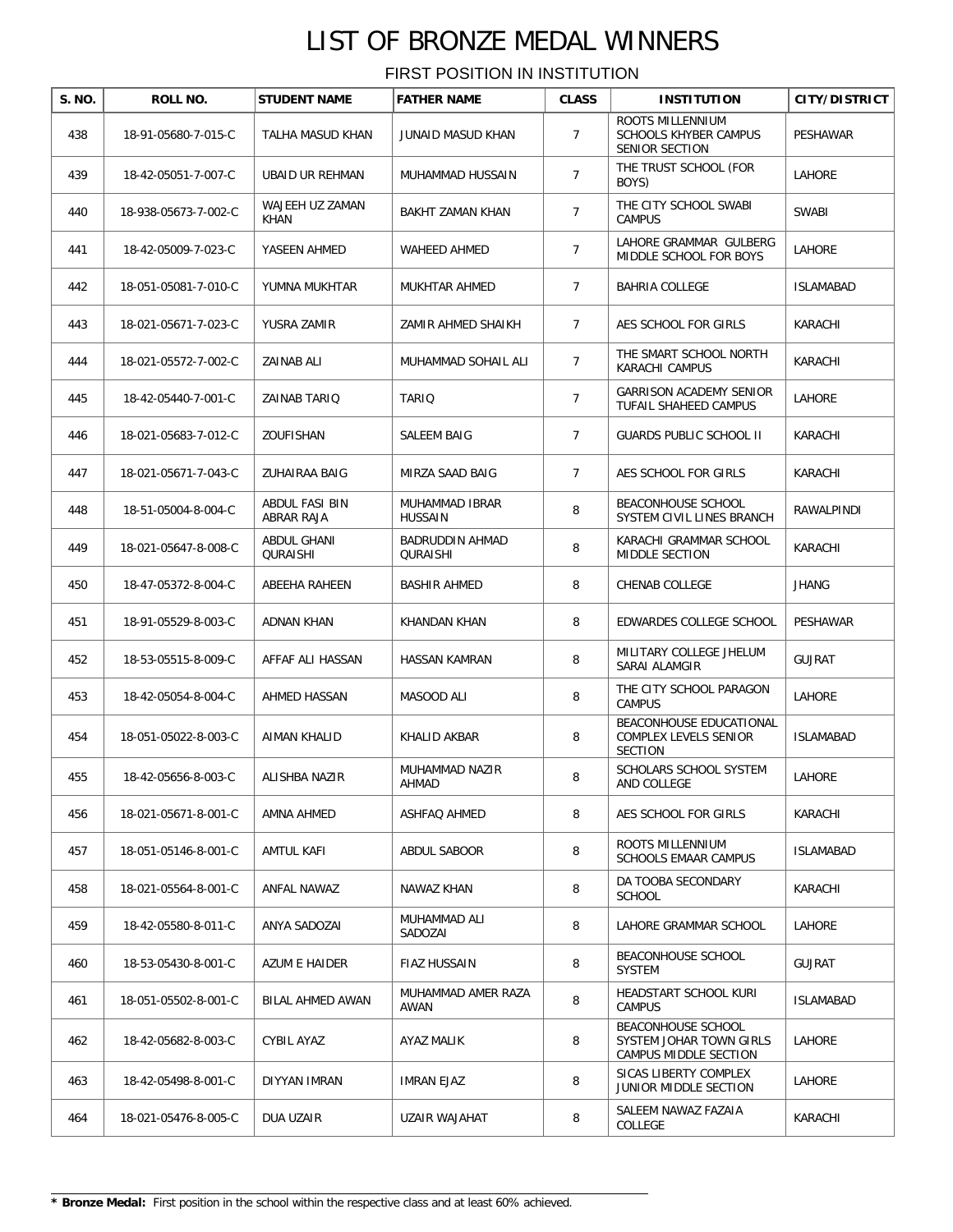| S. NO. | ROLL NO.             | <b>STUDENT NAME</b>         | <b>FATHER NAME</b>                 | <b>CLASS</b> | <b>INSTITUTION</b>                                                  | <b>CITY/DISTRICT</b> |
|--------|----------------------|-----------------------------|------------------------------------|--------------|---------------------------------------------------------------------|----------------------|
| 465    | 18-42-05304-8-003-C  | <b>FARHAN TAHIR</b>         | TAHIR HAMEED                       | 8            | <b>BEACONHOUSE GARDEN</b><br>TOWN CAMPUS PRIMARY<br><b>SCHOOL</b>   | LAHORE               |
| 466    | 18-051-05568-8-004-C | HUZEFA ZAHEER               | ZAHEER UD DIN                      | 8            | FAZAIA INTER COLLEGE                                                | <b>ISLAMABAD</b>     |
| 467    | 18-42-05554-8-003-C  | JAWAIRIA MUMTAZ             | MUMTAZ AHMAD                       | 8            | MISBER SCHOOL                                                       | LAHORE               |
| 468    | 18-51-05030-8-003-C  | KALEEM ULLAH ZAHID          | ZAHID HUSSAIN (L)                  | 8            | ARMY PUBLIC SCHOOL AND<br><b>COLLEGE FOR BOYS</b>                   | RAWALPINDI           |
| 469    | 18-022-05524-8-006-C | MANAHIL HUSSAIN             | KHALID HUSSAIN                     | 8            | THE CITY SCHOOL LIAQUAT<br><b>CAMPUS</b>                            | HYDERABAD            |
| 470    | 18-051-05409-8-007-C | MARYAM NUMAN                | MUHAMMAD NUMAN-UL-<br><b>HAQUE</b> | 8            | ROOTS MILLENNIUM<br>SCHOOLS ONE WORLD<br><b>CAMPUS</b>              | <b>ISLAMABAD</b>     |
| 471    | 18-051-05106-8-003-C | MINHAL HASSAN               | ALI HASSAN                         | 8            | ROOTS MILLENNIUM<br>SCHOOLS WAHID CAMPUS                            | <b>ISLAMABAD</b>     |
| 472    | 18-021-05556-8-006-C | <b>MOEED UR REHMAN</b>      | DANISH SOALIHEEN                   | 8            | BAI VIRBAIJI SOPARIVALA<br>PARSI HIGH SCHOOL                        | KARACHI              |
| 473    | 18-021-05114-8-001-C | MOHAMMAD HAMZA<br>SIDDIQUI  | MOHAMMAD HASSEN<br>SIDDIQUI        | 8            | BAHRIA FOUNDATION<br>COLLEGE                                        | KARACHI              |
| 474    | 18-021-05654-8-001-C | MUBASHIR JABBAR             | ABDUL JABBAR                       | 8            | STEPS AHEAD ACADEMY<br>P.E.C.H.S CAMPUS                             | KARACHI              |
| 475    | 18-53-05515-8-008-C  | MUHAMMAD TOUSEEF<br>AKHTAR  | MUHAMMAD AKHTAR                    | 8            | MILITARY COLLEGE JHELUM<br>SARAI ALAMGIR                            | <b>GUJRAT</b>        |
| 476    | 18-42-05610-8-003-C  | MUHAMMAD YOUSAF             | <b>IMRAN SAEED</b>                 | 8            | LA SALLE SCHOOL SYTEM                                               | LAHORE               |
| 477    | 18-021-05421-8-009-C | MUHAMMAD YOUSUF<br>MANNAN   | MUHAMMAD ABDUL<br>MANNAN           | 8            | THE CRESCENT ACADEMY                                                | KARACHI              |
| 478    | 18-42-05644-8-009-C  | MUHAMMAD ZAIN UL<br>ABIDEEN | SALMAN MUGHAL                      | 8            | BEACON HOUSE SCHOOL<br>SYSTEM MODEL TOWN BOYS<br><b>BRANCH</b>      | LAHORE               |
| 479    | 18-42-05394-8-006-C  | MUNEEB AHMED                | MUBEEN AHMED                       | 8            | <b>GARRISON ACADEMY FOR</b><br><b>BOYS</b>                          | LAHORE               |
| 480    | 18-021-05573-8-003-C | MYRAH HUSSAIN               | ASIM HUSSAIN                       | 8            | <b>GENERATIONS SCHOOL</b>                                           | KARACHI              |
| 481    | 18-51-05158-8-005-C  | MYSHA SALMAN                | SALMAN TANWEER                     | 8            | <b>BEACONHOUSE SCHOOL</b><br>SYSTEM POTOHAR CAMPUS<br>GIRLS BRANCH  | RAWALPINDI           |
| 482    | 18-021-05647-8-016-C | NAUFAL AHMED                | <b>OWAIS AHMED</b>                 | 8            | KARACHI GRAMMAR SCHOOL<br>MIDDLE SECTION                            | KARACHI              |
| 483    | 18-021-05322-8-004-C | RAHMAN MOGHUL               | SHAMSHER MOGHUL                    | 8            | HAPPY HOME SCHOOL                                                   | KARACHI              |
| 484    | 18-42-05469-8-002-C  | SALMAN AHMED                | SHABBIR AHMED                      | 8            | BEACONHOUSE SCHOOL<br>SYSTEM CANAL SIDE BOYS<br><b>CAMPUS</b>       | LAHORE               |
| 485    | 18-051-05226-8-002-C | SAMEEN SHAHZAD              | SHAHZAD WASEEM                     | 8            | BEACONHOUSE SCHOOL<br>SYSTEM MARGALLA CAMPUS<br><b>GIRLS BRANCH</b> | ISLAMABAD            |
| 486    | 18-051-05678-8-004-C | SIKANDER ALI BAZIL          | MUHAMMAD KASHIF                    | 8            | PAKTURK INTERNATIONAL<br>SCHOOLS AND COLLEGES<br>CHAKSHEZAD CAMPUS  | <b>ISLAMABAD</b>     |
| 487    | 18-61-05551-8-005-C  | ZAHID SHABAN                | MUHAMMAD SHABAN                    | 8            | GARRISON ACADEMY MULTAN                                             | <b>MULTAN</b>        |
| 488    | 18-051-05464-8-001-C | ZAINAB WASEEM               | WASEEM UD DIN                      | 8            | AL-HUDA INTERNATIONAL<br>SCHOOL SECONDARY<br><b>SECTION</b>         | ISLAMABAD            |
| 489    | 18-021-05647-9-016-C | ABBAS ALI ASGHAR            | ALI ASGHAR                         | 9            | KARACHI GRAMMAR SCHOOL<br>MIDDLE SECTION                            | KARACHI              |
| 490    | 18-42-05169-9-002-C  | ABDULLAH WASEEM             | ASIM WASEEM                        | 9            | BEACONHOUSE CANAL SIDE<br><b>BOYS CAMPUS</b>                        | LAHORE               |
| 491    | 18-021-05116-9-003-C | ADEEL SHAFQAT<br>KHWAJA     | SHAFQAT ULLAH<br>KHWAJA            | 9            | FAZAIA DEGREE COLLEGE                                               | KARACHI              |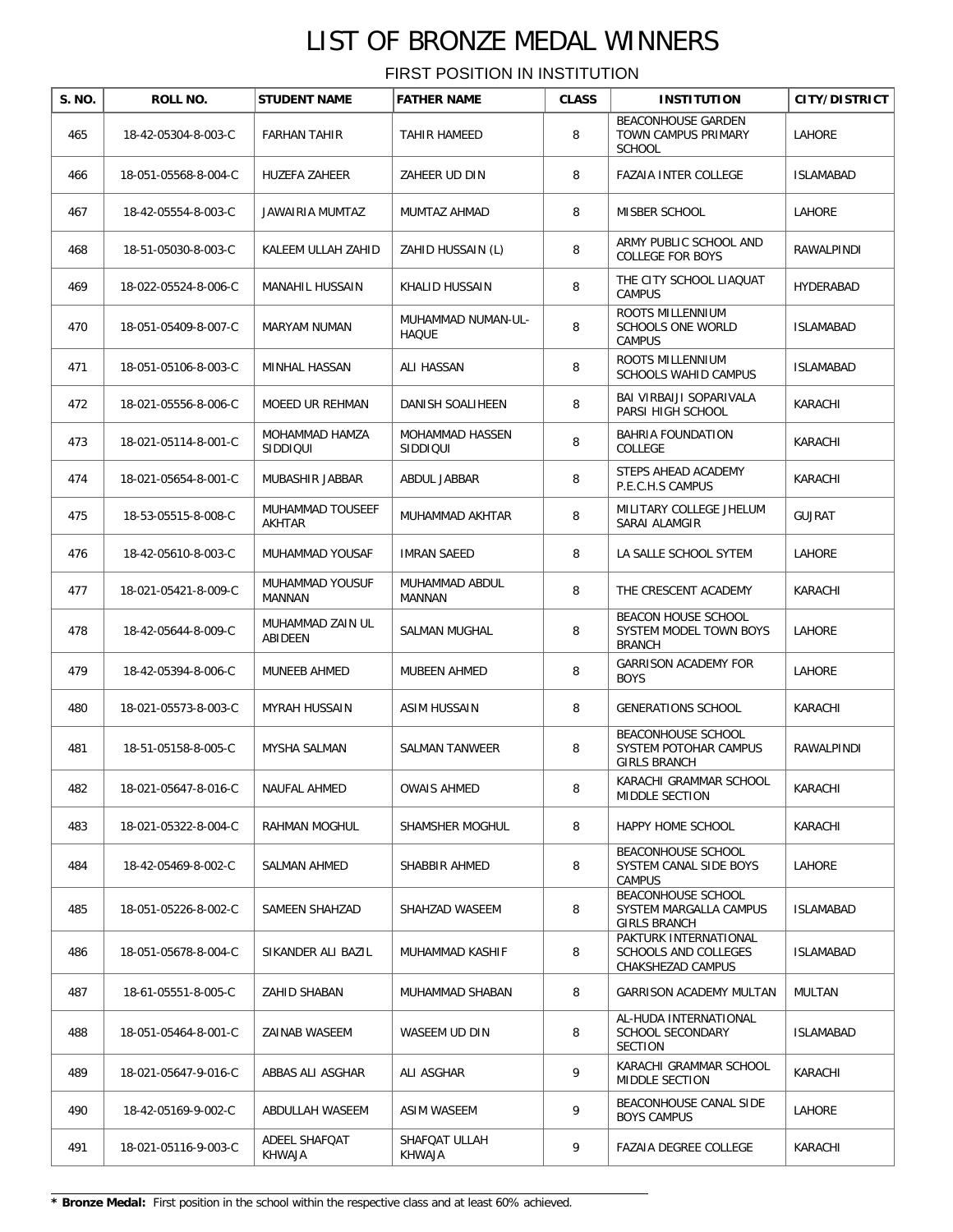| S. NO. | ROLL NO.              | <b>STUDENT NAME</b>                | <b>FATHER NAME</b>             | <b>CLASS</b> | <b>INSTITUTION</b>                                                  | <b>CITY/DISTRICT</b> |
|--------|-----------------------|------------------------------------|--------------------------------|--------------|---------------------------------------------------------------------|----------------------|
| 492    | 18-52-05635-9-003-C   | AMINA ZAHID                        | ZAHID MEHMOOD                  | 9            | ARMY PUBLIC COLLEGE<br>SIALKOT CANTT                                | <b>SIALKOT</b>       |
| 493    | 18-051-05577-9-001-C  | AMNA SALMAN KHILJI                 | SALMAN AKHTAR KHILJI           | 9            | SUPER NOVA SCHOOL GIRLS<br><b>CAMPUS</b>                            | <b>ISLAMABAD</b>     |
| 494    | 18-42-05428-9-013-C   | AROUSH AWAN                        | <b>TANVEER MASOOD</b>          | 9            | <b>GARRISON ACADEMY FOR</b><br><b>CAMBRIDGE STUDIES</b>             | LAHORE               |
| 495    | 18-021-05116-9-006-C  | <b>HASEEB UR REHMAN</b>            | HAFEEZ UR REHMAN               | 9            | <b>FAZAIA DEGREE COLLEGE</b>                                        | KARACHI              |
| 496    | 18-021-05633-9-004-C  | <b>HUSSAIN TALIB</b><br>RATLAMWALA | TALIB ASGHAR ALI<br>RATLAMWALA | 9            | SAIFIYAH BOYS HIGH SCHOOL                                           | KARACHI              |
| 497    | 18-42-05553-9-006-C   | KHAWAJA FAHAD ZIA                  | KHAWAJA ANJUM ZIA              | 9            | DAR-E-ARQAM SCHOOL<br><b>TAJBAGH BOYS CAMPUS</b>                    | LAHORE               |
| 498    | 18-021-05647-9-014-C  | MUHAMMAD FASEEH<br>JAWED           | <b>JAWED AKHTER</b>            | 9            | KARACHI GRAMMAR SCHOOL<br>MIDDLE SECTION                            | KARACHI              |
| 499    | 18-051-05023-9-001-C  | MUHAMMAD HUZAIFA                   | ALIF DIN                       | 9            | THE SCIENCE SCHOOL                                                  | <b>ISLAMABAD</b>     |
| 500    | 18-021-05556-9-001-C  | MUHAMMAD IBRAHIM                   | <b>MUHAMMAD</b><br>FARIDUDDIN  | 9            | BAI VIRBAIJI SOPARIVALA<br>PARSI HIGH SCHOOL                        | KARACHI              |
| 501    | 18-021-05630-9-004-C  | MUHAMMAD RIYYAN<br>JAMEEL          | <b>JAMEEL ASHRAF</b>           | 9            | THE CITY SCHOOL PAF<br><b>CHAPTER</b>                               | KARACHI              |
| 502    | 18-021-05322-9-011-C  | MUHAMMAD SUFIYAN                   | MASHKOOR AHMED                 | 9            | HAPPY HOME SCHOOL                                                   | KARACHI              |
| 503    | 18-42-05091-9-003-C   | MUHAMMAD TAHA                      | AMJAD ALI                      | 9            | LAHORE GRAMMAR SCHOOL<br><b>EME BRANCH</b>                          | LAHORE               |
| 504    | 18-021-05647-9-019-C  | MYRA MAZHAR UD<br>DEEN             | MAZHAR UD DEEN                 | 9            | KARACHI GRAMMAR SCHOOL<br>MIDDLE SECTION                            | KARACHI              |
| 505    | 18-021-05322-9-014-C  | NASEER AHMED                       | <b>FAZAL ELAHI</b>             | 9            | HAPPY HOME SCHOOL                                                   | KARACHI              |
| 506    | 18-022-05524-9-001-C  | NOFIL SABIH                        | MR WASEEM AKHTAR               | 9            | THE CITY SCHOOL LIAQUAT<br><b>CAMPUS</b>                            | HYDERABAD            |
| 507    | 18-021-05066-9-001-C  | QOSIA ASAD                         | <b>ASAD ALI</b>                | 9            | MIDASIA FOUNDATION<br><b>ACADEMY</b>                                | KARACHI              |
| 508    | 18-051-05081-9-002-C  | RAYYAN MOBEEN                      | MUHAMMAD MOBEEN                | 9            | <b>BAHRIA COLLEGE</b>                                               | <b>ISLAMABAD</b>     |
| 509    | 18-071-05579-9-001-C  | SAIRA ABDUL SATTAR                 | ABDUL SATTAR                   | 9            | ARMY PUBLIC SCHOOL AND<br>COLLEGE                                   | <b>SUKKUR</b>        |
| 510    | 18-021-05667-9-003-C  | SOLEHA ABID                        | ABID MUHAMMAD NAZIR            | 9            | HABIB GIRLS SCHOOL                                                  | KARACHI              |
| 511    | 18-47-05372-10-007-C  | ABDULLAH SALEEM                    | MUHAMMAD SALEEM                | 10           | CHENAB COLLEGE                                                      | <b>JHANG</b>         |
| 512    | 18-42-05323-10-001-C  | ABU-BAKR SIDDIQ                    | NOOR ALAM                      | 10           | ROOTS IVY INTERNATIONAL<br><b>SCHOOL</b>                            | LAHORE               |
| 513    | 18-52-05467-10-006-C  | AHMED AITZAZ                       | <b>GHULAM HAIDER</b>           | 10           | SIALKOT GRAMMAR SCHOOL                                              | <b>SIALKOT</b>       |
| 514    | 18-021-05398-10-001-C | ALI AMIN                           | MUHAMMAD AMIN                  | 10           | ARMY PUBLIC SCHOOL AND<br><b>COLLEGE SYSTEMS</b>                    | KARACHI              |
| 515    | 18-021-05238-10-020-C | ASHIR SHARJEEL                     | SHARJEEL SHAHID                | 10           | KARACHI GRAMMAR SCHOOL                                              | KARACHI              |
| 516    | 18-55-05615-10-011-C  | DANIYAL SHAFIQ                     | MUHAMMAD SHAFIQ                | 10           | BEACONHOUSE SCHOOL<br>SYSTEM PALM TREE CAMPUS<br><b>BOYS BRANCH</b> | GUJRANWALA           |
| 517    | 18-943-05406-10-002-C | <b>FARHANA NOOR</b>                | NOOR WALL JAN                  | 10           | AGA KHAN HIGHER<br>SECONDARY SCHOOL                                 | CHITRAL              |
| 518    | 18-52-05467-10-002-C  | HAIDER RIZWAN                      | RIZWAN AFZAL                   | 10           | SIALKOT GRAMMAR SCHOOL                                              | <b>SIALKOT</b>       |
| 519    | 18-021-05116-10-008-C | HAMMAD MOHIUDDIN                   | MUHAMMAD MOHIUDDIN             | 10           | FAZAIA DEGREE COLLEGE                                               | KARACHI              |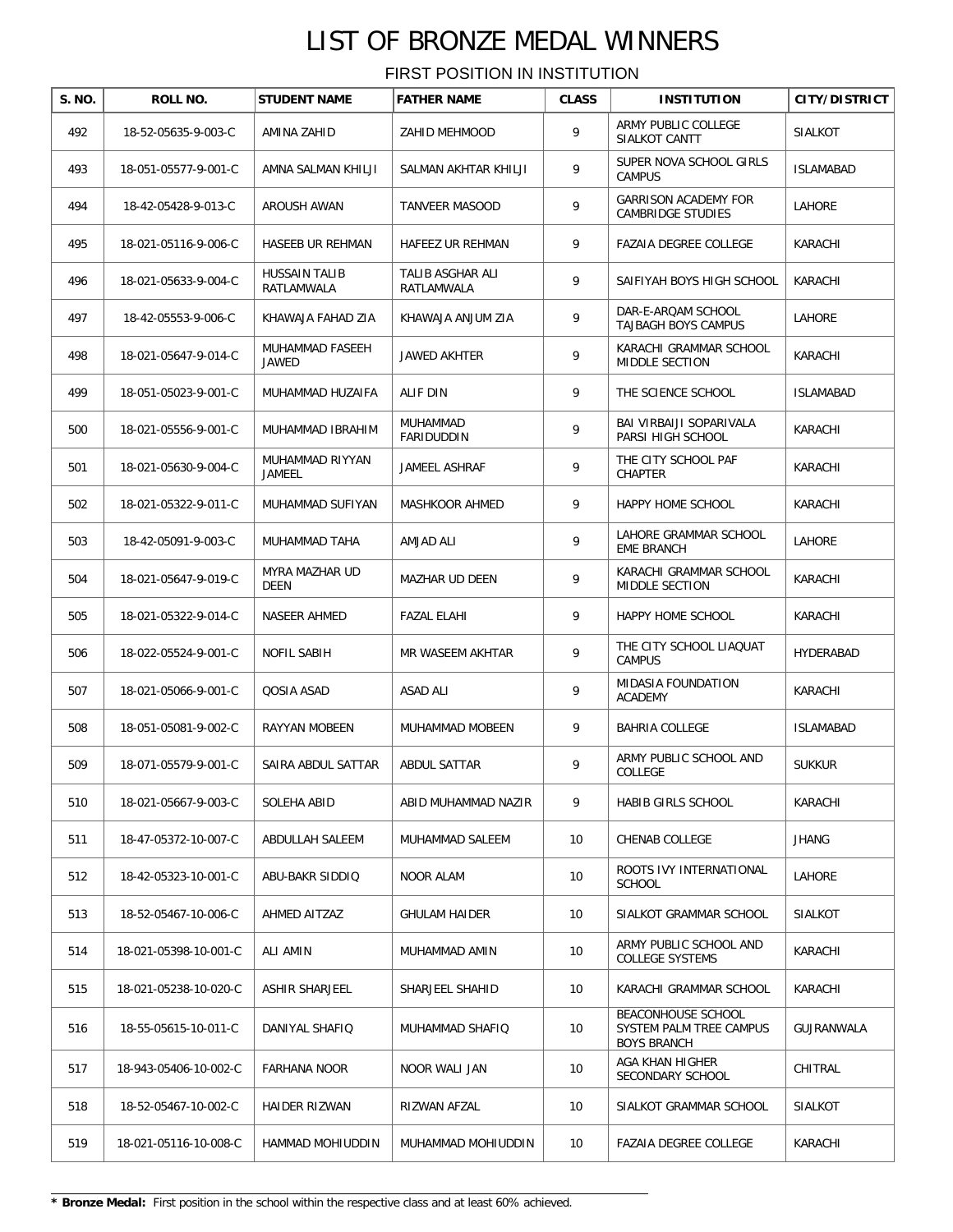| S. NO. | ROLL NO.              | <b>STUDENT NAME</b>              | <b>FATHER NAME</b>              | <b>CLASS</b> | <b>INSTITUTION</b>                                                  | <b>CITY/DISTRICT</b> |
|--------|-----------------------|----------------------------------|---------------------------------|--------------|---------------------------------------------------------------------|----------------------|
| 520    | 18-55-05234-10-001-C  | <b>JABAN LEE</b>                 | JAEHWAN LEE                     | 10           | <b>BEACONHOUSE CITI HOUSING</b><br><b>CAMPUS</b>                    | GUJRANWALA           |
| 521    | 18-47-05372-10-010-C  | MUHAMMAD AWAIS                   | <b>BEHZAD RAZA</b>              | 10           | <b>CHENAB COLLEGE</b>                                               | <b>JHANG</b>         |
| 522    | 18-42-05640-10-004-C  | MUHAMMAD HASSAAN<br>RAZA         | MUHAMMAD SABIR<br>CHAUDHARY     | 10           | BEACONHOUSE SCHOOL<br>SYSTEM JOHAR TOWN<br><b>CAMPUS BOYS</b>       | LAHORE               |
| 523    | 18-021-05573-10-005-C | MUHAMMAD IMTIHAL<br>ARIF         | MUHAMMAD ARIF SABIR             | 10           | <b>GENERATIONS SCHOOL</b>                                           | KARACHI              |
| 524    | 18-42-05101-10-003-C  | MUHAMMAD NOSHAIR<br>GHANI        | ABDUL RAUF GHANI                | 10           | <b>SICAS SENIOR</b>                                                 | LAHORE               |
| 525    | 18-62-05400-10-001-C  | MUHAMMAD ROHAAN<br><b>KHALID</b> | MUHAMMAD KHALID<br><b>IOBAL</b> | 10           | SADIQ PUBLIC SCHOOL                                                 | <b>BAHAWALPUR</b>    |
| 526    | 18-071-05579-10-002-C | MUHAMMAD TALHA<br><b>HAMID</b>   | LT. COL. WASEEM ASIFI           | 10           | ARMY PUBLIC SCHOOL AND<br>COLLEGE                                   | <b>SUKKUR</b>        |
| 527    | 18-51-05512-10-003-C  | MUNAMA FATIMA                    | MUHAMMAD NAEEM                  | 10           | ARMY PUBLIC SCHOOL &<br>COLLEGE EME COLLEGE GIRLS<br><b>WING</b>    | RAWALPINDI           |
| 528    | 18-051-05226-10-001-C | NOOL AL AIN KHARAL               | KHALID ZAMAN KHARAL             | 10           | BEACONHOUSE SCHOOL<br>SYSTEM MARGALLA CAMPUS<br><b>GIRLS BRANCH</b> | <b>ISLAMABAD</b>     |
| 529    | 18-021-05165-10-012-C | <b>OMAIMA ATIF</b>               | SYED ATIF ALI                   | 10           | ARMY PUBLIC SCHOOL &<br>COLLEGE                                     | KARACHI              |
| 530    | 18-021-05131-10-005-C | <b>OWAIS LODHI</b>               | FAROOQ LODHI                    | 10           | ARMY PUBLIC SCHOOL - COD                                            | KARACHI              |
| 531    | 18-051-05577-10-001-C | SANIA SALMAN KHILJI              | SALMAN AKHTAR KHILJI            | 10           | SUPER NOVA SCHOOL GIRLS<br><b>CAMPUS</b>                            | <b>ISLAMABAD</b>     |
| 532    | 18-42-05578-10-002-C  | SARAH HAMEED                     | HAMEED AHMAD KHAN               | 10           | <b>SCHOOL FOR</b><br>CONTEMPORARY AND<br><b>ISLAMIC LEARNING</b>    | LAHORE               |
| 533    | 18-021-05398-10-003-C | SHEHZAD QURESHI                  | INAMULLAH QURESHI               | 10           | ARMY PUBLIC SCHOOL AND<br><b>COLLEGE SYSTEMS</b>                    | KARACHI              |
| 534    | 18-021-05398-10-005-C | SHEIKH MAHAD ALI                 | SHEIKH AMANAT ALI               | 10           | ARMY PUBLIC SCHOOL AND<br><b>COLLEGE SYSTEMS</b>                    | KARACHI              |
| 535    | 18-021-05398-10-007-C | SYED ABDUR RAFAY                 | ABDUL GHAFFAR                   | 10           | ARMY PUBLIC SCHOOL AND<br><b>COLLEGE SYSTEMS</b>                    | KARACHI              |
| 536    | 18-051-05639-10-005-C | SYED AMMAR AHSAN                 | SYED AAMIR AHSAN                | 10           | HEADSTART SCHOOL KGR<br><b>BRANCH</b>                               | <b>ISLAMABAD</b>     |
| 537    | 18-021-05629-10-012-C | <b>SYED HAIDER ALI</b>           | SYED ALI RAZA                   | 10           | BEACONHOUSE SCHOOL<br>SYSTEM DEFENCE CAMPUS                         | KARACHI              |
| 538    | 18-021-05398-10-006-C | SYED MUHAMMAD<br><b>OMAR</b>     | SYED MUHAMMAD ASIM              | 10           | ARMY PUBLIC SCHOOL AND<br><b>COLLEGE SYSTEMS</b>                    | KARACHI              |
| 539    | 18-938-05587-10-007-C | TALHA ANWAR                      | ANWAR ALI                       | 10           | KARNAL SHER KHAN CADET<br>COLLEGE                                   | SWABI                |
| 540    | 18-051-05608-10-001-C | ZAIN BIN MUNIR                   | MUNIR AHMED                     | 10           | DHAI EDUCATION SYSTEM<br><b>FLAGSHIP CMAPUS</b>                     | <b>ISLAMABAD</b>     |
| 541    | 18-42-05314-11-028-C  | AHMAD HUMAYOUN                   | <b>HUMAYOUN</b>                 | 11           | PUNJAB COLLEGE OF SCIENCE                                           | LAHORE               |
| 542    | 18-42-05314-11-012-C  | AHMAD MUBARIK                    | <b>FAISAL KHURSHID</b>          | 11           | PUNJAB COLLEGE OF SCIENCE                                           | LAHORE               |
| 543    | 18-021-05228-11-001-C | AROOBA MUSHTAQ                   | MUSHTAQ MOTIWALA                | 11           | HABIB GIRLS SCHOOL                                                  | KARACHI              |
| 544    | 18-51-05495-11-007-C  | DANIYAL AKMAL                    | MUHAMMAD AKMAL                  | 11           | PUNJAB COLLEGE AYUB PARK<br><b>CAMPUS</b>                           | RAWALPINDI           |
| 545    | 18-051-05557-11-011-C | HANIYA ASAD                      | MUHAMMAD ASAD<br>QURESHI        | 11           | BENCHMARK SCHOOL SYSTEM                                             | <b>ISLAMABAD</b>     |
| 546    | 18-42-05640-11-002-C  | HASSAN JAFFAR                    | <b>IMRAN RAZA</b>               | 11           | BEACONHOUSE SCHOOL<br>SYSTEM JOHAR TOWN<br><b>CAMPUS BOYS</b>       | LAHORE               |